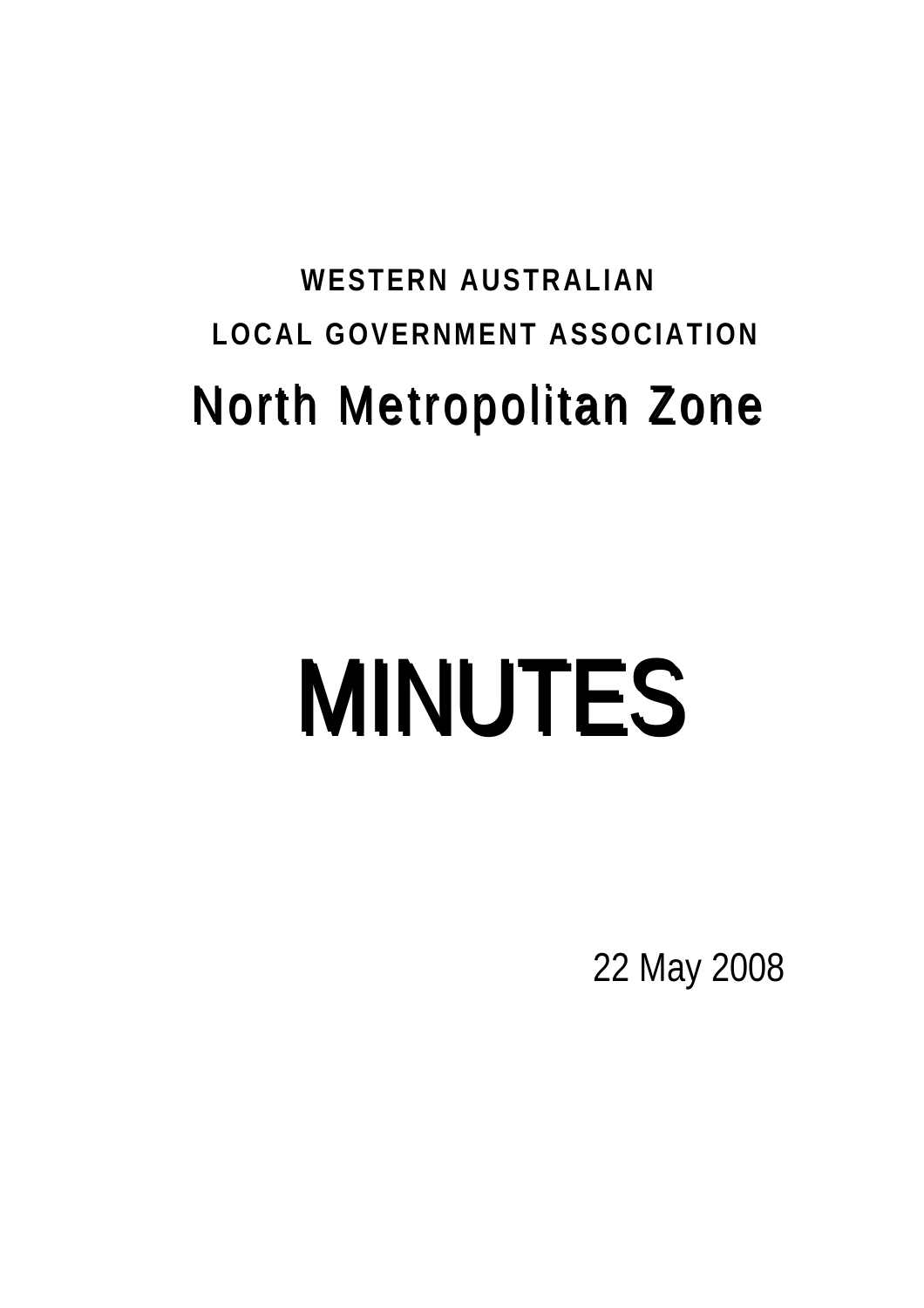### **TABLE OF CONTENTS**

|                |                                                                 | Page |  |
|----------------|-----------------------------------------------------------------|------|--|
| 1              | Attendance                                                      | 2    |  |
|                | Declaration of Opening                                          | 3    |  |
|                | Apologies                                                       | 3    |  |
| 2              | Election of Zone Chairperson                                    | 3    |  |
| 3              | Election of Zone Deputy Chairperson                             | 4    |  |
| 4              | Announcements                                                   | 4    |  |
| 5              | <b>Confirmation of Minutes</b>                                  |      |  |
| 6              | <b>Business Arising from Minutes</b>                            |      |  |
|                | <b>Systemic Sustainability Study</b><br>6.1                     | 5    |  |
| $\overline{7}$ | Deputations/Presentations                                       | 5    |  |
|                | Department for Planning and Infrastructure<br>7.1               | 5    |  |
| 8              | Matters referred to WALGA                                       |      |  |
|                | 8.1<br>Status Report on Matters referred to WALGA State Council | 5    |  |
|                | for Action                                                      |      |  |
| 9              | <b>Reports from Members Councils</b>                            |      |  |
|                | 9.1<br>Proposed Amendment to the Local Government Act 1995 -    | 6    |  |
|                | <b>Criminal Convictions</b>                                     |      |  |
|                | 9.2 Elected Members' Maximum Prescribed Attending Fee -         | 9    |  |
|                | Proposed Motion: WALGA AGM                                      |      |  |
|                | 9.3 Councillor(s) Roles and Responsibilities                    | 15   |  |
| 10             | WALGA State Council Agenda - Matters for Discussion             | 16   |  |
|                | Matters of Particular Interest on State Council Agenda          |      |  |
| 11             | <b>WALGA State Council Members' Report</b>                      | 18   |  |
| 12             | <b>General Business</b>                                         |      |  |
|                | 12.1 Zone Round Table Forum 2008                                | 18   |  |
|                | 12.2 Proposed Change of Dates for July 2008 North Metropolitan  | 19   |  |
|                | Zone Meeting                                                    |      |  |
| 13             | Date, Time and Place of Next Meeting                            | 19   |  |
| 14             | Closure                                                         |      |  |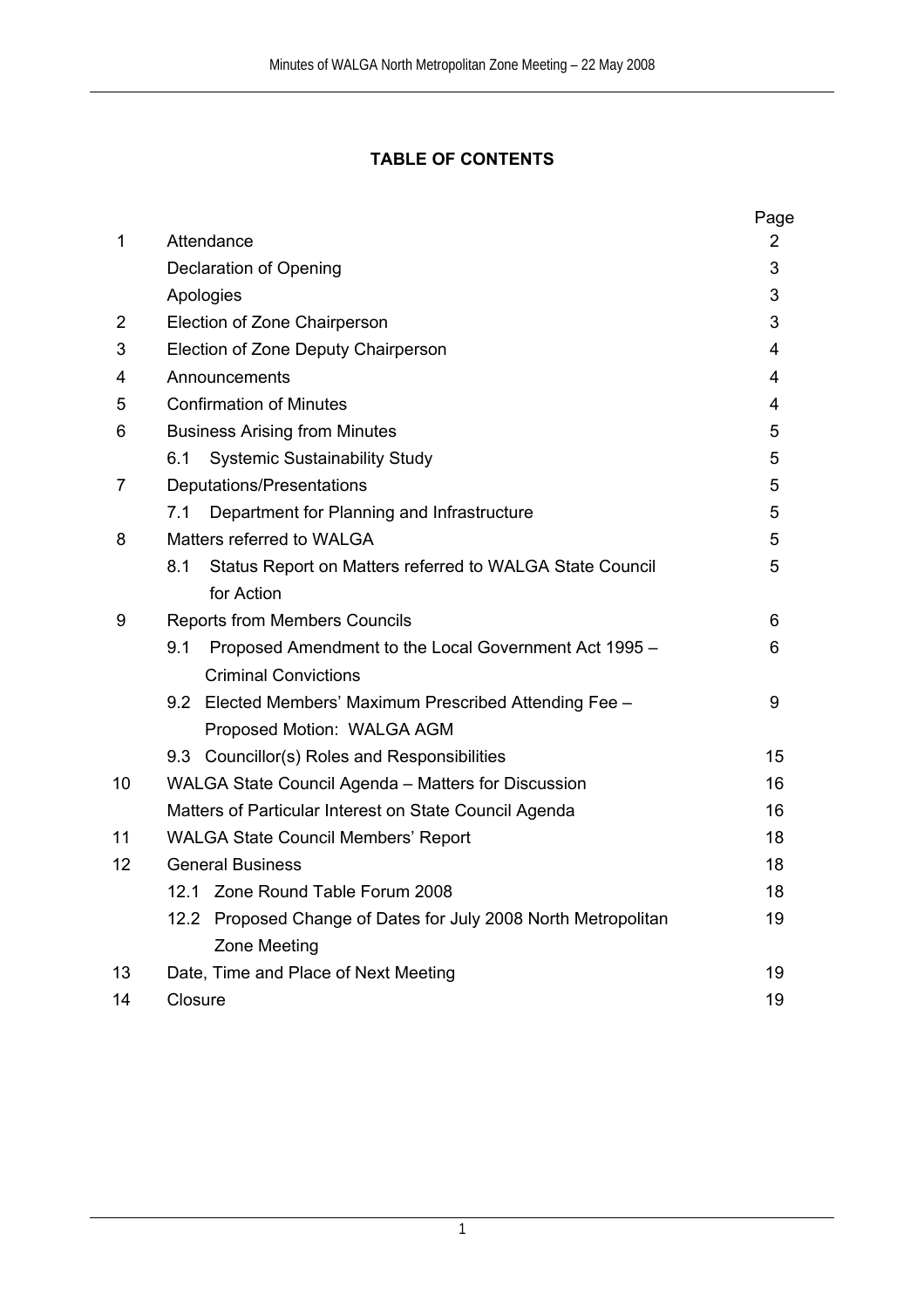**MINUTES OF MEETING OF THE WESTERN AUSTRALIAN LOCAL GOVERNMENT ASSOCIATION NORTH METROPOLITAN ZONE HELD IN THE LESCHENAULTIA ROOM, AT THE CITY OF WANNEROO, 23 DUNDEBAR ROAD, WANNEROO ON THURSDAY 22 MAY 2008** 

#### **1 ATTENDANCE**

#### **City of Stirling**

#### **Committee Members:**

 Cr D (David) Boothman (Mayor) Cr W M (Bill) Stewart Cr T (Terry) Tyzack Cr E (Elizabeth) Re

#### **Officers:**

Mr A (Aaron) Bowman, Manager Council Support/Compliance

#### **City of Wanneroo**

#### **Committee Members:**

 Cr F (Frank) Cvitan *- Deputy Chairperson* Cr L (Laura) Gray - *in attendance from 1804 hrs; absent from 1826 hrs to 1827 hrs* Cr M (Maureen) Grierson Cr P (Paul) Miles - *Deputising for Cr T (Tracey) Roberts*

#### **Officers:**

 Mr C (Charles) Johnson, Chief Executive Officer Ms K (Karen) Caple, Director Governance & Strategy

#### **City of Joondalup**

#### **Committee Members:**

| Mayor T (Troy) Pickard | - Chairperson from 1806 hrs        |
|------------------------|------------------------------------|
| Cr R (Russ) Fishwick   |                                    |
| Cr G (Geoff) Amphlett  | - deputising for Cr T (Tom) McLean |

#### **Officers:**

Mr I (Ian) Cowie, Director Governance & Strategy Mrs J (Janet) Foster, Administrative Services Coordinator (Secretariat)

#### **Western Australian Local Government Association**

Cr W (Bill) Mitchell, President Mr J (James) McGovern, Policy Manager Local Government Advisory Service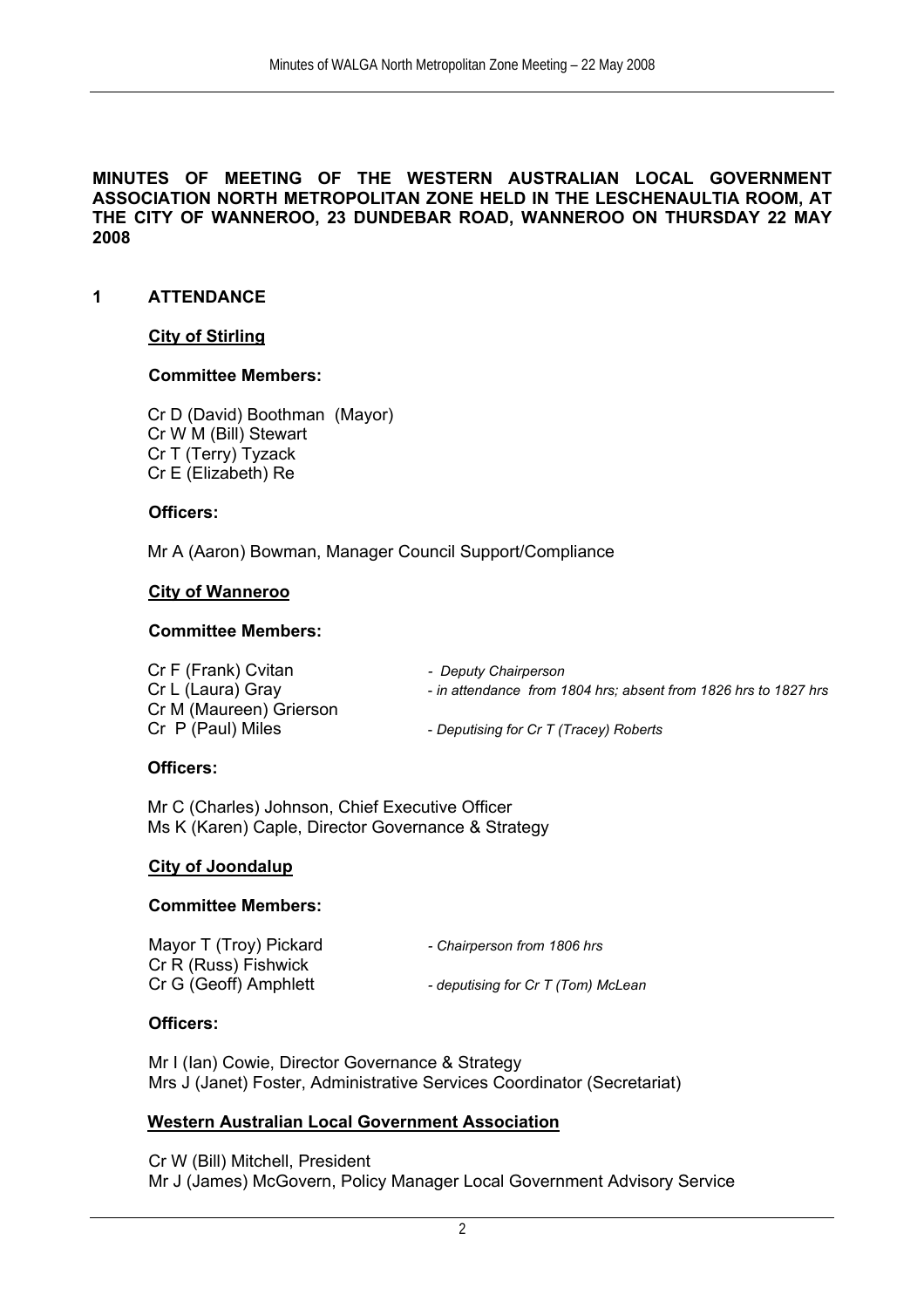#### **DECLARATION OF OPENING**

Cr Cvitan declared the meeting open at 1803 hrs.

#### **APOLOGIES:**

#### **City of Stirling**

Mr S (Stuart) Jardine, Chief Executive Officer

#### **City of Wanneroo**

Cr T (Tracey) Roberts

#### **City of Joondalup**

Cr T (Tom) McLean Cr T (Trona) Young Mr G (Garry) Hunt, Chief Executive Officer

#### **2 ELECTION OF ZONE CHAIRPERSON**

It has been the custom of the North Metropolitan Zone to rotate the Chair (and Secretariat) between member Councils on a biennial basis.

The two year term of Cr Cvitan (City of Wanneroo) in the position of Chair has expired, and it is now necessary to elect a new Zone Chair from the City of Joondalup.

Nomination forms were forwarded to constituent Councils on 5 May 2008. At the time of compiling the Agenda, no nominations had been received and it will therefore be necessary to accept nominations from the floor.

In accordance with the guidelines endorsed by State Council, Zones have the option to allow candidates to make a two to three minute election bid prior to a secret ballot being conducted.

Cr Cvitan extended thanks to the outgoing Secretariat, Mrs Nicky Barker and Ms Lee-Ann Burt, for their assistance over the past two years.

*Cr Gray entered the Room at 1804 hrs.* 

Cr Cvitan vacated the Chair at this point.

The election for the position of Chairperson was conducted by Mr James McGovern.

Mr McGovern invited nominations for the position of Chairperson. Cr Fishwick nominated Mayor Troy Pickard. Mayor Pickard accepted the nomination.

There being no further nominations, Mayor Pickard was elected unopposed to the position of Chairperson and assumed the Chair at 1806 hrs. Mayor Pickard extended thanks to Cr Cvitan for his Chairmanship of the North Metropolitan Zone over the past two years, and to the City of Wanneroo for undertaking the duties of Secretariat.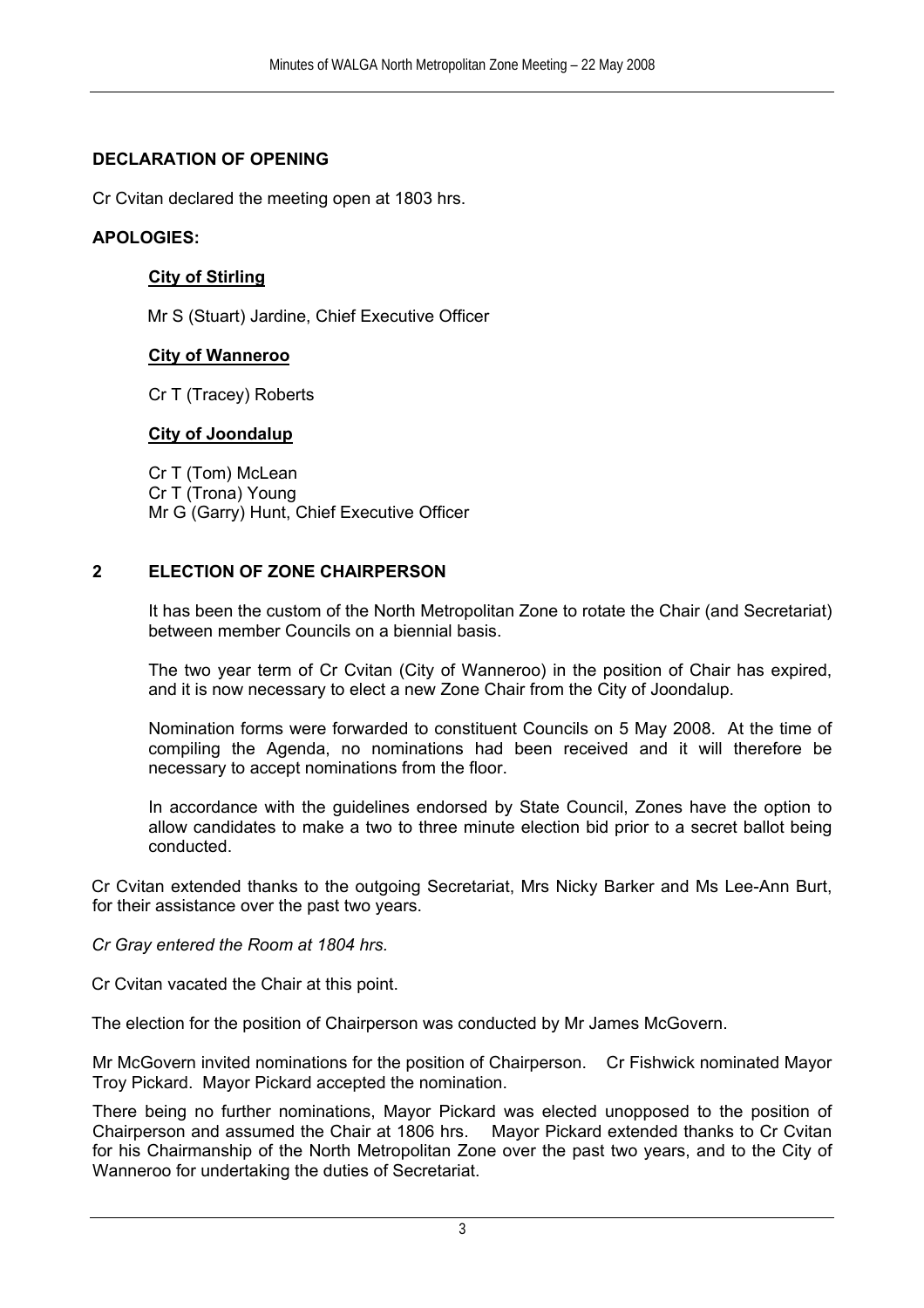#### **MOVED Cr Cvitan SECONDED Mayor Boothman that:**

- **1 the City of Joondalup ASSUMES the role of Secretariat for the North Metropolitan Zone;**
- **2 Mayor Troy Pickard be ELECTED to the position of Chairperson of the North Metropolitan Zone.**

#### The Motion was Put and **CARRIED UNANIMOUSLY**

#### **3 ELECTION OF ZONE DEPUTY CHAIRPERSON**

Nomination forms were forwarded to constituent Councils on 5 May 2008. At the time of compiling the Agenda, no nominations had been received, and it will therefore be necessary to accept nominations from the floor.

In accordance with the guidelines endorsed by State Council, Zones have the option to allow candidates to make a two to three minute election bid prior to a secret ballot being conducted.

Mayor Pickard invited nominations for the position of Deputy Chairperson. Cr Grierson nominated Cr Frank Cvitan. Cr Cvitan accepted the nomination.

There being no further nominations, Cr Cvitan was elected unopposed to the position of Deputy Chairperson.

**MOVED Cr Grierson SECONDED Cr Stewart that Cr Frank Cvitan be ELECTED to the position of Deputy Chairperson of the North Metropolitan Zone.** 

#### The Motion was Put and **CARRIED UNANIMOUSLY**

#### **4 ANNOUNCEMENTS**

Mayor Pickard congratulated Cr Bill Mitchell on his successful re-election as President of the Western Australian Local Government Association, which he considered reflected the hard work and commitment of Cr Mitchell.

Mayor Pickard encouraged the member Councils to take every opportunity to raise issues with the North Metropolitan Zone.

#### **5 CONFIRMATION OF MINUTES**

**MOVED Cr Fishwick SECONDED Cr Cvitan that the Minutes of the meeting of the North Metropolitan Zone held on Thursday, 20 March 2008 be confirmed as a true and accurate record of the proceedings.** 

**The Motion was Put and CARRIED UNANIMOUSLY**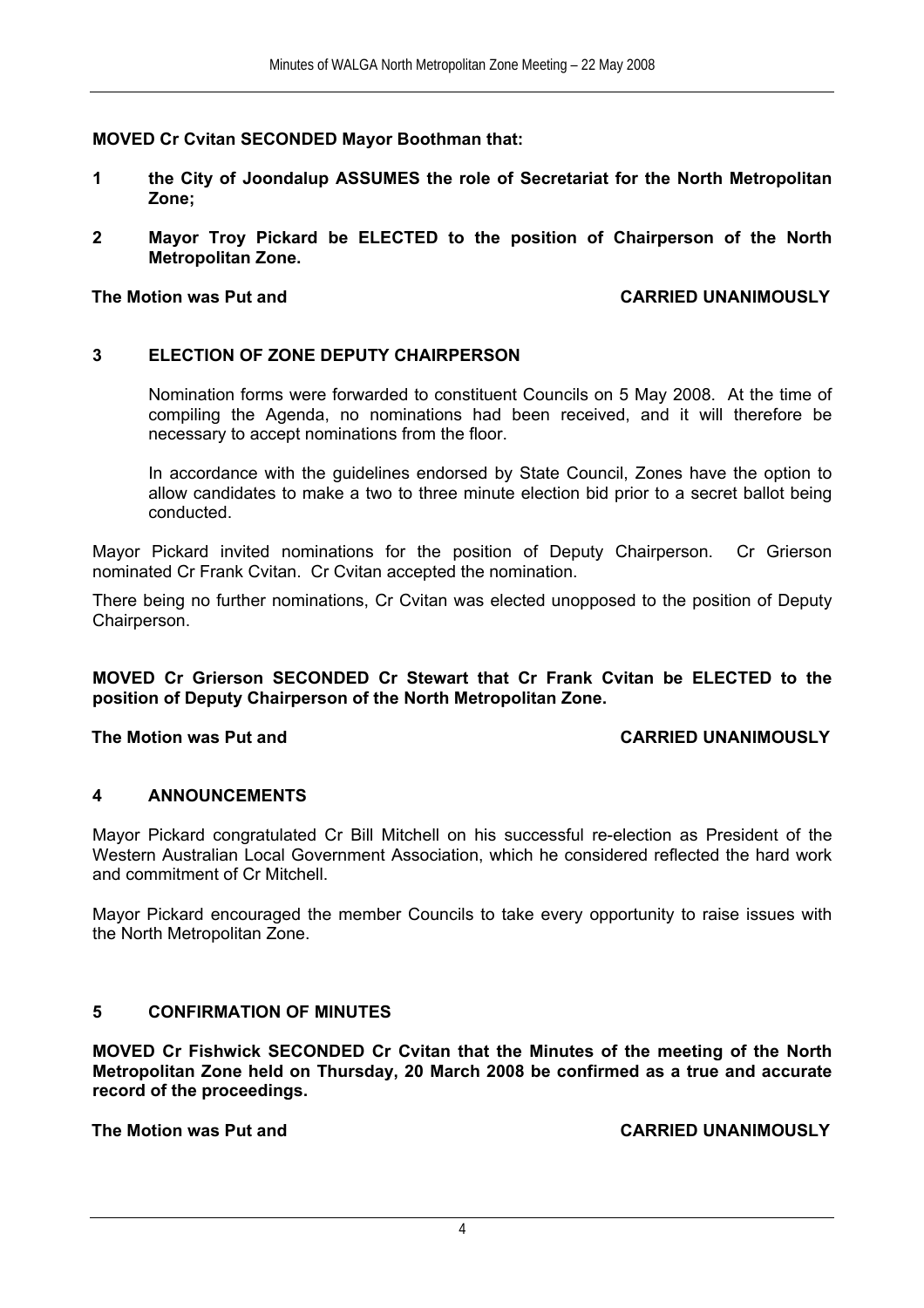#### **6 BUSINESS ARISING FROM MINUTES**

#### **6.1 Systemic Sustainability Study**

At the Zone meeting held on 20 March 2008, Mr Tony Brown (Executive Manager Governance and Strategy, WALGA), gave a presentation with respect to the draft report "The Journey: Sustainability into the Future". Mr Brown advised that submissions on the draft report were due by 15 April 2008, and that a further opportunity would be provided by WALGA, through a report to the next Zone meeting, for the Zone to submit a coordinated response.

WALGA has subsequently advised that the deadline for submissions on the Systemic Sustainability Study has now been extended to 16 June 2008. In view of this fact, a report will be submitted by WALGA to the July meeting of the North Metropolitan Zone.

In relation to this item, no comments were raised.

#### **7 DEPUTATIONS/PRESENTATIONS**

#### **7.1 Department for Planning and Infrastructure**

The WA Planning Commission's (WAPC) draft Perth Coastal Planning Strategy has been prepared and coordinated by the Department for Planning and Infrastructure (DPI). It was anticipated that this document would be released for public comment on 29 February 2008, and be presented to the meeting of the North Metropolitan Zone on 22 May 2008.

Due to delays in the printing and release date of the draft Perth Coastal Planning Strategy for public consultation, DPI has requested that the presentation be deferred. It is anticipated that DPI will contact the North Metropolitan Zone seeking to arrange a presentation once the document is released for public comment.

This item was noted.

#### **8 MATTERS REFERRED TO WALGA**

#### **8.1 Status Report on Matters Referred to WALGA State Council for Action.**

As a means of increasing communication and providing feedback to the North Metropolitan Zone Committee a schedule has been prepared on matters referred to WALGA State Council for action.

Mayor Pickard sought comments on the Status Report, with the following issues being raised:

• **29 November 2007 - Zone Agenda Item 7.4** – Reimbursement of Local Government Costs incurred in the Administration and Operations of Citizenship **Ceremonies** 

A query was raised as to why no response has been received to the correspondence sent to ALGA in January 2008. This question was taken on notice by Mr McGovern.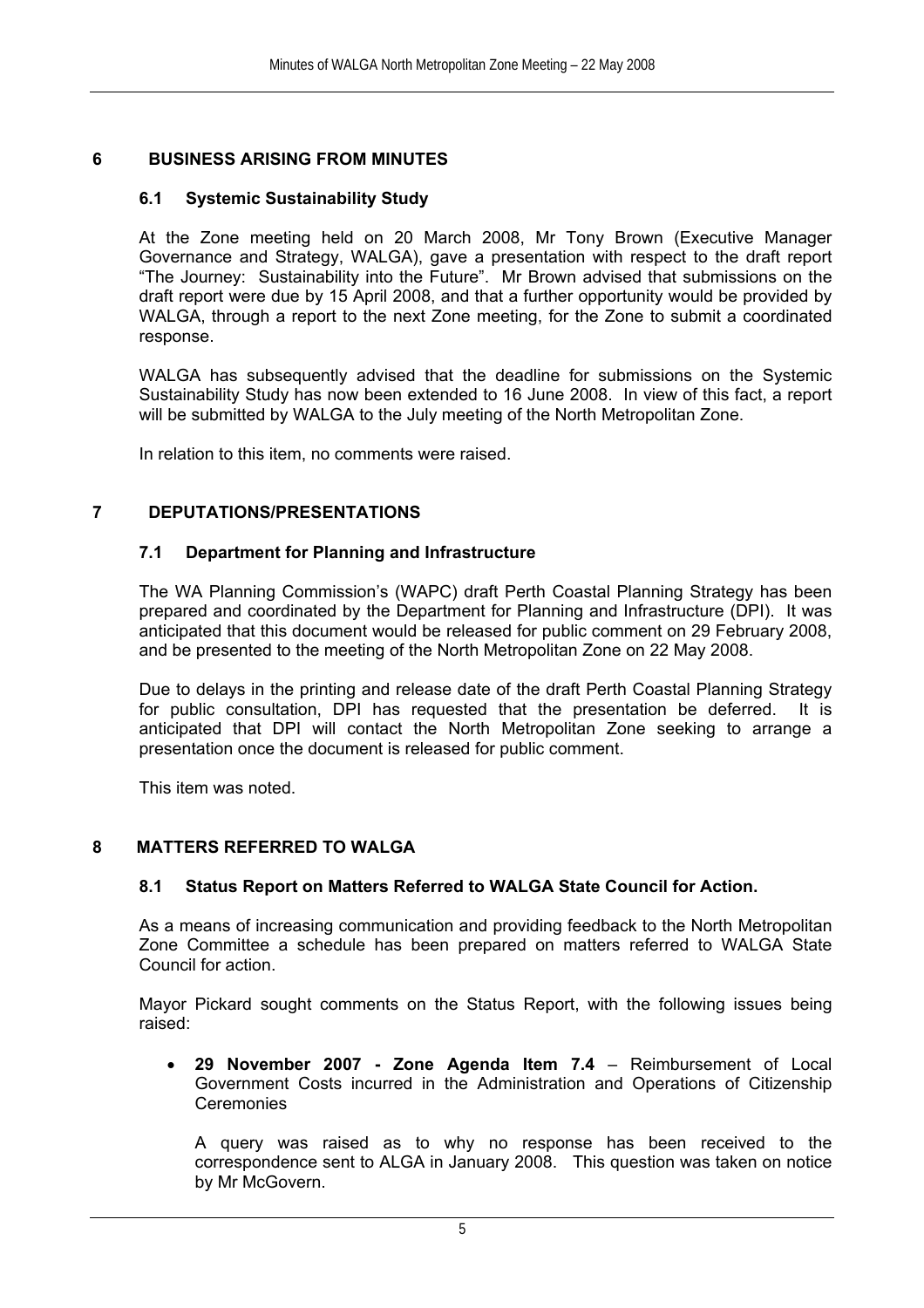• **29 November 2007 – Zone Agenda Item 7.3 –** Use of Differential Rating to Discourage the Holding of Undeveloped Land

Mr McGovern advised that this item was listed on the agenda for the meeting to be held on 4 June 2008.

#### • **20 March 2008 – Zone Agenda Item 7.4 – Amendment to the Application of s33 of the Bushfires Act 1954**

WALGA President Bill Mitchell advised that WALGA was working to have section 33 of the Act amended.

The Status Report was received.

#### **9 REPORTS FROM MEMBER COUNCILS**

#### **9.1 PROPOSED AMENDMENT TO THE LOCAL GOVERNMENT ACT 1995 – CRIMINAL CONVICTIONS**

*By the City of Stirling* 

#### **IN BRIEF**

**This report relates to a proposal to amend section 2.22(1)(a) of the Local Government Act 1995 to disqualify a person from election to Council if they have a conviction or a spent conviction in relation to the Criminal Code.** 

#### **BACKGROUND**

City of Stirling Councillor Elizabeth Re submitted the following notice of motion at a recent council meeting:

"That the Local Government Act 1995 be amended to include – that persons nominated as elected members must not have a conviction or a spent conviction in relation to the Criminal Code."

Subsequently at the City of Stirling Council meeting of 18 March 2008, Council resolved that a report be prepared and referred to the Western Australian Local Government North Metropolitan Zone committee in relation to this notice of motion.

Section 2.22(1) of the Local Government Act 1995 currently disqualifies a person from election from council if they have: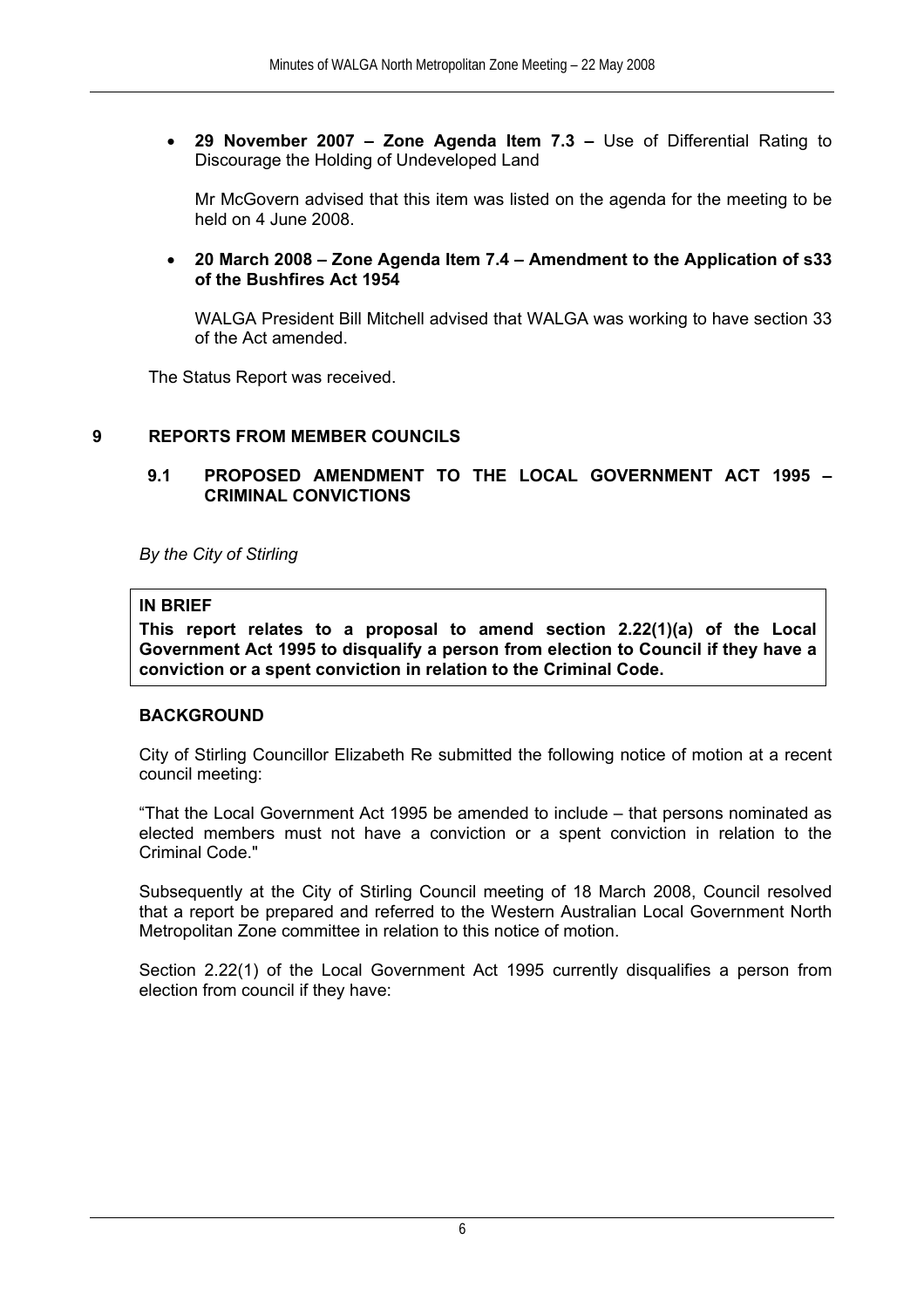- (a) been convicted of a crime and is in prison serving a sentence for that crime; or
- (b) been convicted in the proceeding 5 years of a serious local government offence.

The proposed amendment to the disqualification from election to council may better match community expectations that those people that have been convicted of an offence under the criminal code have attributes, which are incompatible with that of what is expected of a councillor. It should be noted that the Corruption and Crime Commission expect public servants/councillors to abide by a higher level of conduct than the general public.

#### **COMMENT**

Imprisonment is usually reserved for the most serious offences or as a final option to continuous criminal behaviour. The current wording does not embrace all of the potential sentencing orders that are available which do not involve a term of imprisonment. Sentencing options such as home detention, compulsory drug treatment detention, and community service do not currently disqualify a person from serving as a councillor.

Statutes often contain provisions under which a persons appointed to a statutory office may be disqualified from such positions for misbehaviour. In other cases a statues may provide that an individual must be a 'fit and proper' person. What constitutes misbehaviour, or a lack of fitness, is a difficult question, but there has been some guidance provided recently by the courts and tribunals.

It is possible that different periods of disqualification could apply dependent on the sentence served; for example 2 years disqualification for anyone sentenced for any offence; 5 years disqualification for anyone sentenced to imprisonment for an aggregate of less than 3 months; 10 years disqualification for anyone sentenced to imprisonment for aggregate of 3 months or more; and disqualification for life for anyone convicted of treason or of an indictable offence and sentenced to an aggregate of 3 years or more.

Disqualification should not, however, be determined by reference to the period of imprisonment but instead should take into account the offence committed. There would be formidable difficulties involved in identifying all of the offences, which ought to disqualify a person from serving as a councillor. A disqualification for any conviction of the criminal code would remove these difficulties.

Western Australia does not have laws that specifically prohibit discrimination on the basis of criminal records. In WA there are, however, provisions that make discrimination on the basis of spent convictions unlawful. (Spent Conviction Act 1988 WA and Equal Opportunity Act 1984 WA).

Additionally part VIIC of the Crimes Act 1914 (Cth) provides that where a conviction for an offence has been pardoned, quashed or spent the person is:

- Taken to have never been convicted of the offence; and
- Not required to disclose the fact that they were charged with or convicted of the offence.

The right of non-disclosure of spent convictions applies to the disclosure of information "to any person for any purpose" and, therefore would apply to requests as part of the nomination for council process.

There would be no foolproof system for vetting the electoral roll to exclude those people who fall within the suggested amended category of disqualification. Crosschecks could be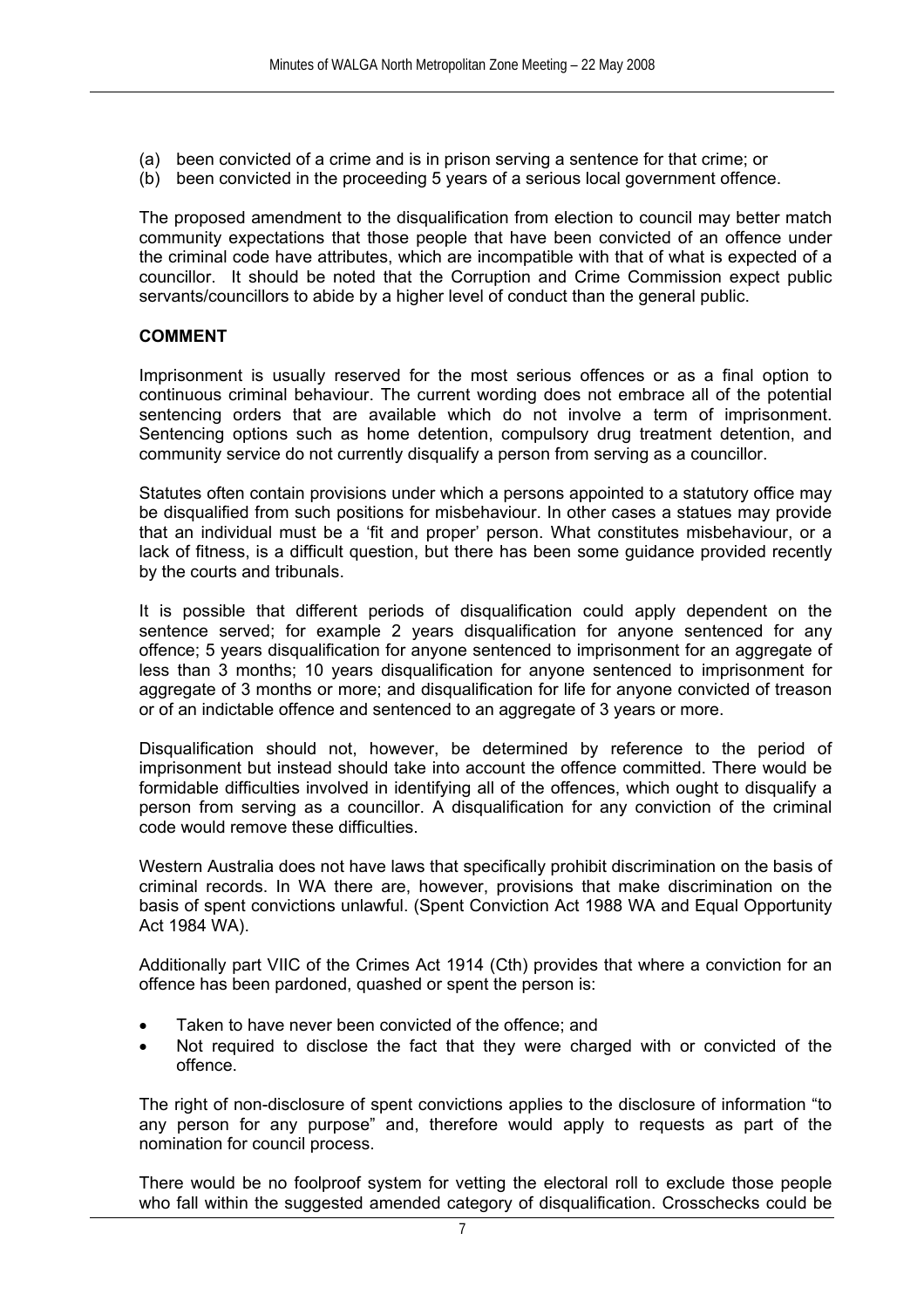made with police and court records. Exclusion would therefore accordingly depend substantially on truthful self-reporting in response to the nomination form. Alternatively the provision of a police record check could be made as a requirement of the nominating process for council.

#### **Draft Motion**

That the WALGA North Metropolitan Zone LOBBY for section 2.22(1)(a) of the Local Government Act 1995 to be amended to disqualify a person from election to council if they have a conviction in relation to the Criminal Code.

**MOVED Cr Re SECONDED Cr Stewart that the WALGA North Metropolitan Zone LOBBY for section 2.22(1)(a) of the Local Government Act 1995 to be amended to disqualify a person from election to council if they have a conviction in relation to the Criminal Code.** 

Discussion ensued.

**AMENDMENT MOVED Cr Stewart SECONDED Cr Grierson that the Motion be amended to read as follows:** 

**"That the WALGA North Metropolitan Zone LOBBY for section 2.22(1)(a) of the Local Government Act 1995** *and any related legislation* **to be amended to disqualify a person from election to council if they have a conviction** *or spent conviction* **in relation to the Criminal Code."** 

Mayor Pickard called on Mr Bowman to provide an explanation of the intent of the Amendment. Based on the explanation provided which indicated that it would be difficult to progress the issue of a spent conviction, Mayor Pickard ruled the Amendment **OUT OF ORDER.**

#### **Motion of Dissent**

**MOVED Cr Re SECONDED Cr Stewart that the Meeting DISSENT with the Chairperson's ruling.** 

#### **The Motion was Put and LOST COST CONTROL**

Discussion resumed on the Motion Moved by Cr Re and Seconded by Cr Stewart.

*During discussion, Cr Gray left the Room at 1826 hrs and returned at 1827 hrs.* 

**AMENDMENT MOVED Mayor Boothman SECONDED Cr Tyzack that the words "North Metropolitan Zone" be DELETED from the Motion.** 

#### **The Amendment was Put and CARRIED**

**The Original Motion as amended, being:** 

**That the WALGA LOBBY for section 2.22(1)(a) of the Local Government Act 1995 to be amended to disqualify a person from election to council if they have a conviction in relation to the Criminal Code.**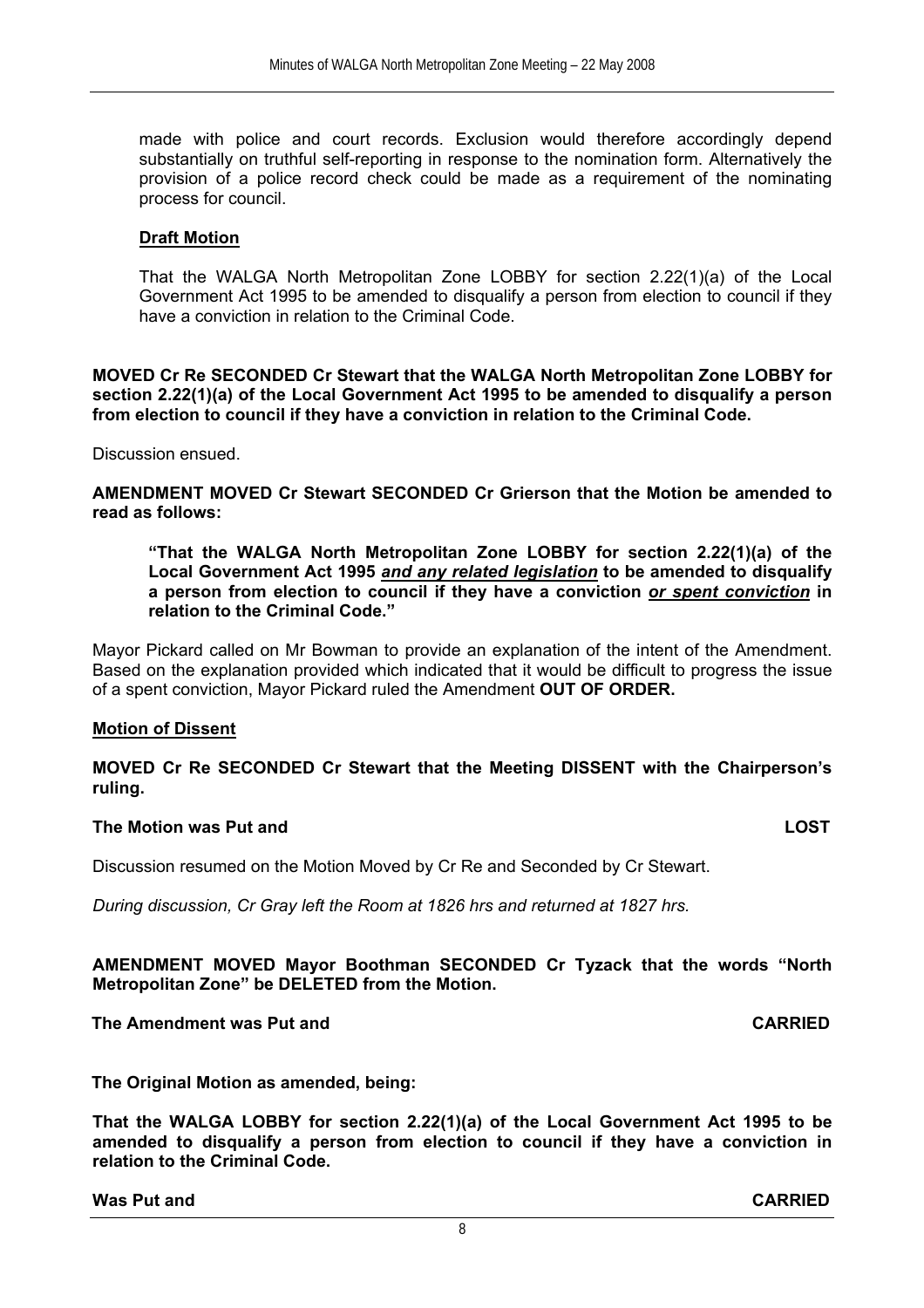#### **9.2 ELECTED MEMBERS' MAXIMUM PRESCRIBED ATTENDING FEE – PROPOSED MOTION: WALGA AGM**

*By City of Stirling* 

#### **IN BRIEF**

- **This report relates to a proposal to increase the maximum prescribed attending fee for Councillors and has resulted from a notice of motion presented by Councillor Proud.**
- **The City of Stirling is seeking support from the North Metropolitan Zone for this proposal and subsequent consideration at the WALGA AGM on Saturday 2 August 2008.**

#### **BACKGROUND**

A notice of motion was passed at the City of Stirling's Ordinary Council meeting held 15 April 2008 as follows:-

*"That a report be presented to the Western Australian Local Government Association North Metropolitan Zone Committee requesting a report be presented to the WALGA AGM on an increase in sitting fees for Elected Members up to the amount of \$20,000 per annum should the proposal be supported."* 

Accordingly, the City of Stirling is seeking the support of the North Metropolitan Zone to lobby WALGA for an amendment to the Local Government Act 1995 and to Regulation 34 of the Local Government (Administration) Regulations 1996 to increase the maximum annual remuneration for Councillors from \$7,000 to \$20,000. Should the North Metropolitan Zone support this proposal, it is requested that this be listed for consideration at the WALGA AGM on Saturday, 2 August 2008.

#### **COMMENT**

In 1995 the maximum prescribed attending fee payable to Councillors was \$5,000. In 1999, this was increased to \$6,000 and later amended to the current maximum of \$7,000 in 2005.

The \$2,000 increase in the maximum prescribed attending fee over these years represents an increase of 3% per year.

The workload of Elected Members has significantly increased in recent years, particularly in Metropolitan Councils. The average metropolitan Councillor generally attends a minimum of approximately three meetings per week along with numerous other commitments.

An average week for a Councillor at the City of Stirling generally entails the following:-

- **Monday** Briefing/Workshop or other meeting
- **Tuesday** Council or Standing Committee Meeting

**Wednesday** Advisory Committee Meeting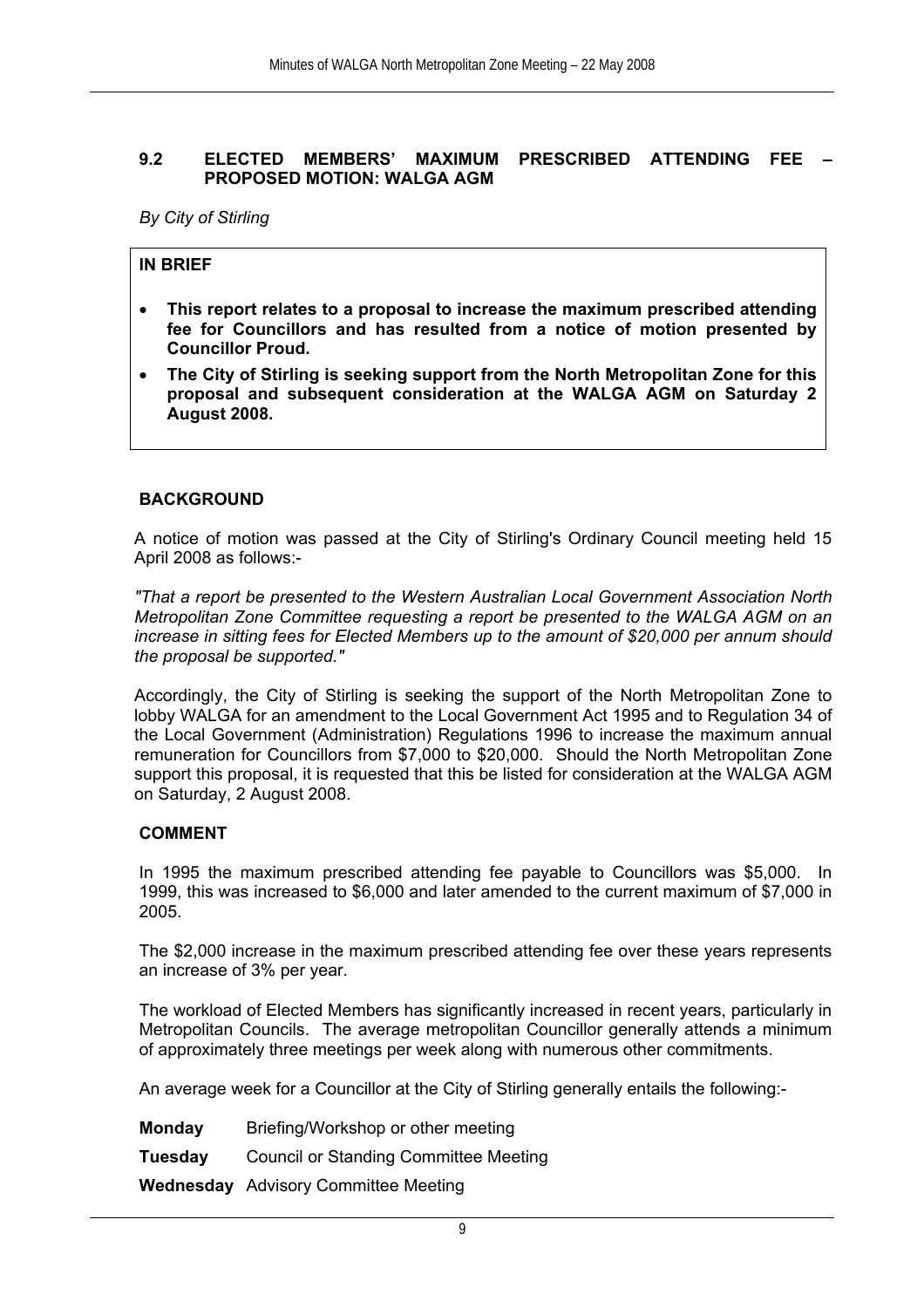| <b>Thursday</b> | <b>Advisory Committee Meeting</b>                          |
|-----------------|------------------------------------------------------------|
| <b>Friday</b>   | <b>Council Dinner or Function</b>                          |
| <b>Saturday</b> | Representation of Council at Sporting or Community Events  |
| Sunday          | Representation of Council at Sporting or Religious Events. |

As well as these commitments, Councillors often also attend meetings with ratepayers, make site visits in relation to development applications, attend citizenship ceremonies and community functions and also represent the Council on various regional committees.

Section 5.99 of the Local Government Act 1995 prescribes that a local government may decide (with an absolute majority vote) that instead of paying council members a fee referred to in section 5.98(1) of the Act, it will instead pay all council members who attend council or committee meetings -

- *"(a) the prescribed minimum annual fee; or*
- *(b) where the local government has a set fee within the prescribed range for annual fee, that fee."*

The City of Stirling operates in accordance with Section 5.98(1)(b) of the Local Government Act and pays its members the maximum annual meeting fee of \$7,000 as prescribed in section 34(1)(b)(ii) of the Local Government (Administration) Regulations 1996.

The current annual maximum prescribed fee of \$7,000 represents \$134.60 per week for elected members which seems diminutive when the commitment and time expended on Council duties by elected members is considered.

In comparison to a local government elected member's allowance of \$7,000, a Member of Parliament receives a basic salary of \$113,769 (from 1 September 2005) per annum. It could be argued that some larger metropolitan Councils require similar time and commitment from their elected members as that of Members of Parliament. The size and complexity of large metropolitan Councils such as the City of Stirling place significant demands on individual Councillors.

Although a maximum prescribed fee of \$20,000 could seem excessive to those smaller regional councils that do not meet as regularly as larger councils, it should be noted that this amount is the maximum fee, and it is at each local government's discretion to set the fee applicable to their authority.

It should be noted that Victoria's Councillors will now be paid up to \$23,500 and Mayors up to \$75,000 following an across-the-board increase in allowances by more than 30%. This rise was recommended by the Local Government (Councillor Remuneration Review) Panel and accepted by the State Government and is the first pay rise for Victoria's Councillors in eight years.

Councillor Proud is proposing an amendment to the Regulations to increase the annual maximum meeting fee from \$7,000 to \$20,000.

A suitable example of a local government fee structure was presented in the 2008 Annual Review of the Local Government Remuneration Tribunal of New South Wales. This fee structure categorises local governments according to size and economic data including cost of living figures and includes a minimum as well as maximum annual fee. Please refer to the extract of the Annual Review below:-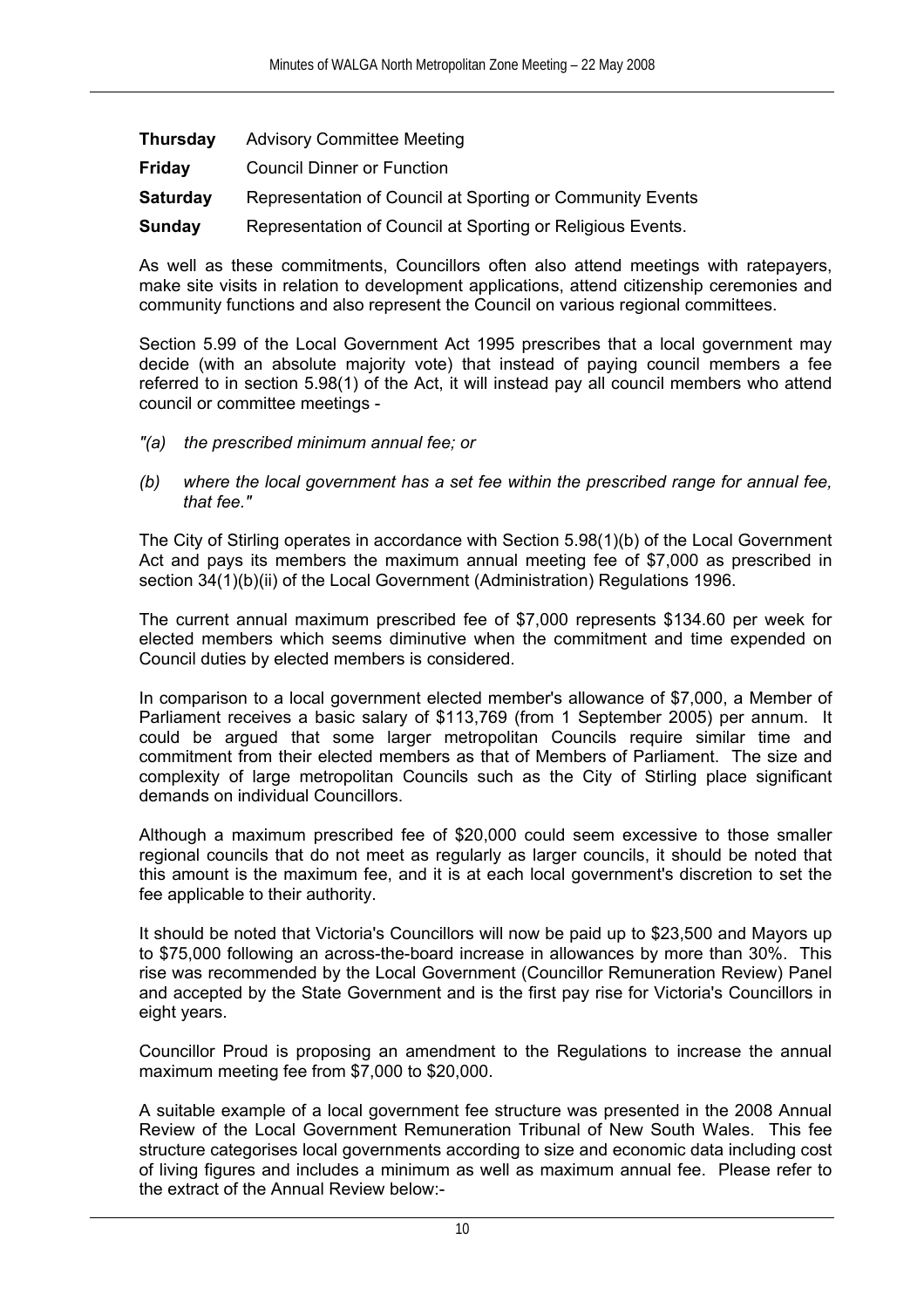#### **Local Government Remuneration Tribunal**

Helen Wright Dated: 30 April 2008

#### **DETERMINATION PURSUANT TO SECTION 239 OF CATEGORIES OF COUNCILS AND COUNTY COUNCILS EFFECTIVE FROM 1 JULY 2008 (as determined with effect from 1 July 2006)**

| <b>Category S1 (1 Council)</b> | Sydney |
|--------------------------------|--------|
|--------------------------------|--------|

**Category S2 (3 Councils)** Newcastle Parramatta Wollongong

**Category S3** County Councils

**Category S4** County Councils *(engaged in significant commercial activities)*

#### **Category 1A (2 Councils)**

**Blacktown** Penrith

#### **Category 1. (16 Councils**)

| North Sydney |
|--------------|
|              |
|              |
|              |
|              |
|              |
|              |
|              |

#### **Category 2. (21 Councils)**

| Ashfield       | Lane Cove        |
|----------------|------------------|
| Auburn         | Leichhardt       |
| Botany         | Manly            |
| <b>Burwood</b> | Marrickville     |
| Camden         | Mosman           |
| Canada Bay     | <b>Pittwater</b> |
| Canterbury     | Rockdale         |
| Holroyd        | Strathfield      |
| Hunters Hill   | Waverley         |
| Kogarah        | Woollahra        |
| Ku ring Gai    |                  |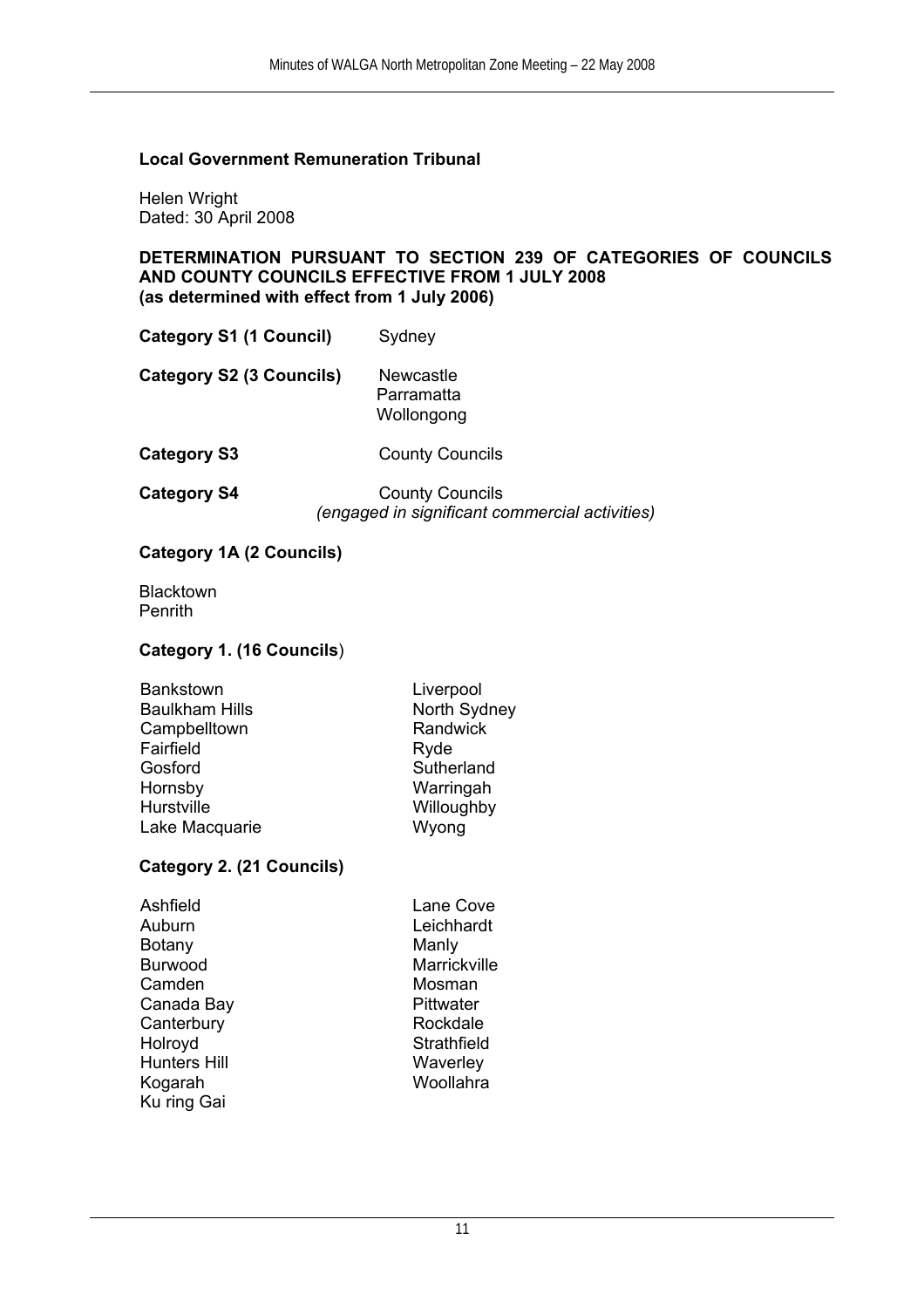#### **Category 3. (32 Councils)**

Albury City **Greater Taree** Armidale Dumaresq Griffith Ballina **Hastings** Bathurst Regional **Hawkesbury** Bega Valley **Kempsey** Blue Mountains **Lismore** Broken Hill Maitland Byron **Byron** Orange Cessnock Pt Stephens Clarence Valley Clarence Valley Coffs Harbour Shoalhaven Dubbo Tamworth Regional Eurobodalla Tweed Heads Gt Lakes Wagga Wagga Wagga Goulburn Mulwaree Wingecarribee Queanbeyan Wollondilly

#### **Category 4. (77 Councils)**

City of Lithgow Kyogle Gilgandra Narrandera

Bellingen Gloucester Palerang Berrigen Greater Hume Parkes Bland Gundagai Oberon Blayney Gunnedah Richmond Valley Bogan Guyra Singleton Bombala **Gwydir** Gwydir Snowy River Boorowa **Harden** Harden Temora Bourke Hay Hay Tenterfield Brewarrina **Inverell** Inverell Tumbarumba Cabonne Jerilderie Tumut Carrathool Junee Upper Hunter Central Darling **Kiama** Kiama Upper Lachlan<br>City of Lithgow Kyogle Kyogle Uralla Cobar Lachlan Urana Conargo Leeton Wakool Coolamon Liverpool Plains Walcha Cooma-Monaro Lockhart Lockhart Walgett Coonamble Mid-Western Regional Warren<br>Cootamundra Moree Plains Warrum Cootamundra Moree Plains Warrumbungle Corowa Murray Weddin Cowra Murrumbidgee Wellington Deniliquin Muswellbrook Wentworth Dungog Nambucca Yass Valley Forbes Narrabri Young

Balranald Glen Innes Severn Narromine

#### **TOTAL GENERAL PURPOSE COUNCILS 152**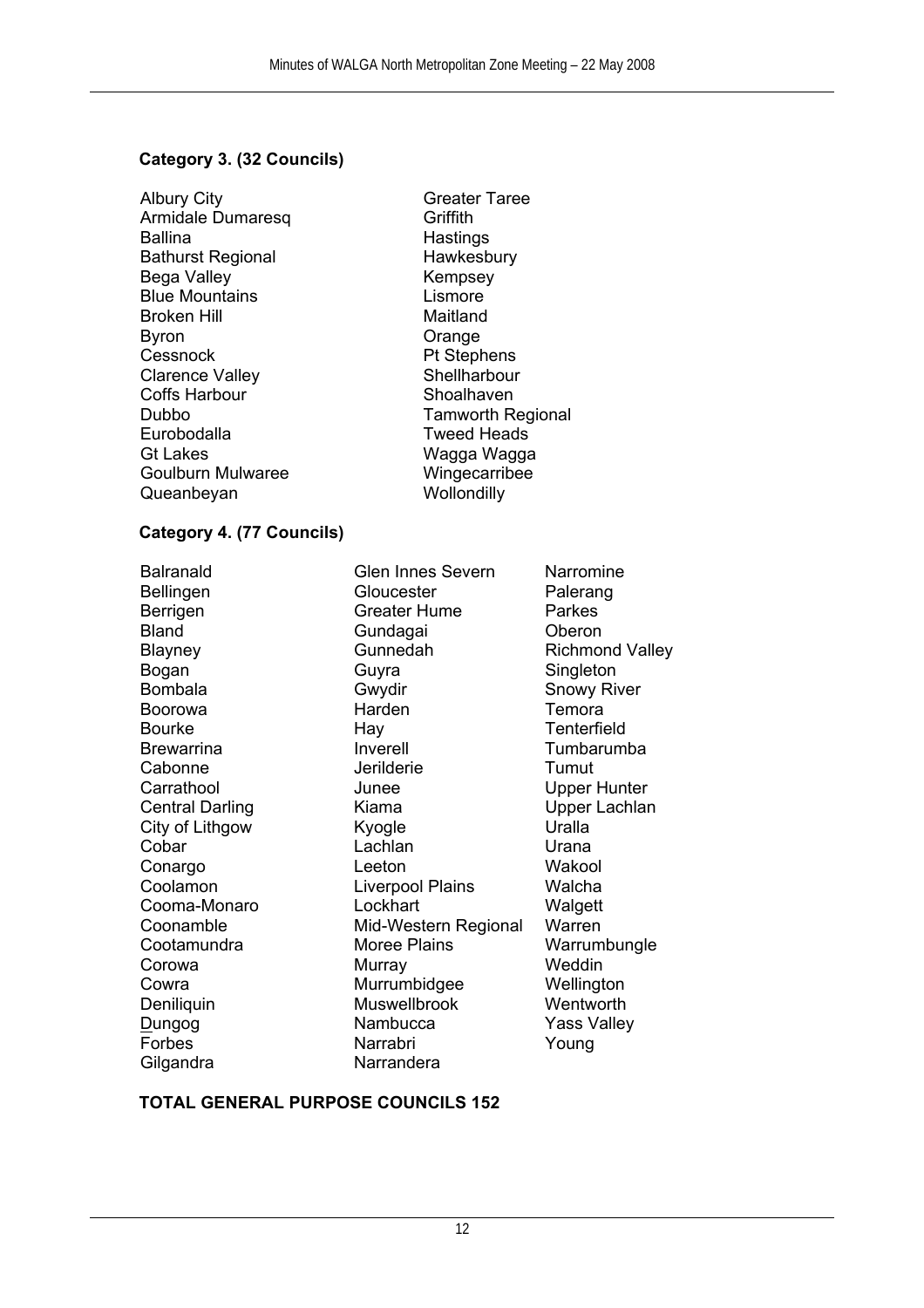#### **Category S3 (10 Councils)**

Castlereagh – Macquarie Richmond River<br>
Central Murray Central Southern Slopes Far North Coast Upper Hunter Hawkesbury River New England Weeds

Southern Slopes

#### **Category S4 (6 Councils)**

Central Tablelands **Riverina Water** Goldenfields Water **Rous MidCoast** 

#### **TOTAL COUNTY COUNCILS 14**

#### **DETERMINATION PURSUANT TO SECTION 241 OF FEES FOR COUNCILLORS AND MAYORS**

Pursuant to s.241 of the Local Government Act 1993, the annual fees to be paid in each of the categories to Councillors, Mayors, members and chairpersons of County Councils effective on and from 1 July 2008 are determined as follows:

|                | <b>Councillor/Member</b><br><b>Annual Fee</b> |         | <b>Mayor/Chairperson</b><br><b>Additional Fee*</b> |         |
|----------------|-----------------------------------------------|---------|----------------------------------------------------|---------|
|                | Minimum                                       | Maximum | Minimum                                            | Maximum |
| Category 4     | 6,870                                         | 9,060   | 7,300                                              | 19,790  |
| Category 3     | 6,870                                         | 15,120  | 14,610                                             | 33,010  |
| Category 2     | 6,870                                         | 15,120  | 14,610                                             | 33,010  |
| Category 1     | 10,300                                        | 19,250  | 21,910                                             | 51,130  |
| Category 1A    | 13,740                                        | 22,680  | 29,210                                             | 66,100  |
| S <sub>4</sub> | 1,370                                         | 7,560   | 2,930                                              | 12,420  |
| S <sub>3</sub> | 1,370                                         | 4,530   | 2,930                                              | 8,250   |
| S <sub>2</sub> | 13,740                                        | 22,680  | 29,210                                             | 66,100  |
| S <sub>1</sub> | 20,620                                        | 30,240  | 126,160                                            | 166,000 |

\*This fee must be paid in addition to the fee paid to the Mayor/Chairperson as a Councillor/Member (s.249(2)).

#### **Local Government Remuneration Tribunal**

Helen Wright Dated: 30 April 2008

The entire 2008 review of the Local Government Remuneration Tribunal can be found at :

#### http://www.dpc.nsw.gov.au/remtribunals/local\_government/2008\_report\_and\_determinations

Using this example, the City of Stirling would be classed as an S1 category due to its size and therefore the applicable sitting fee would be a minimum of \$20,620 to a maximum of \$30,240.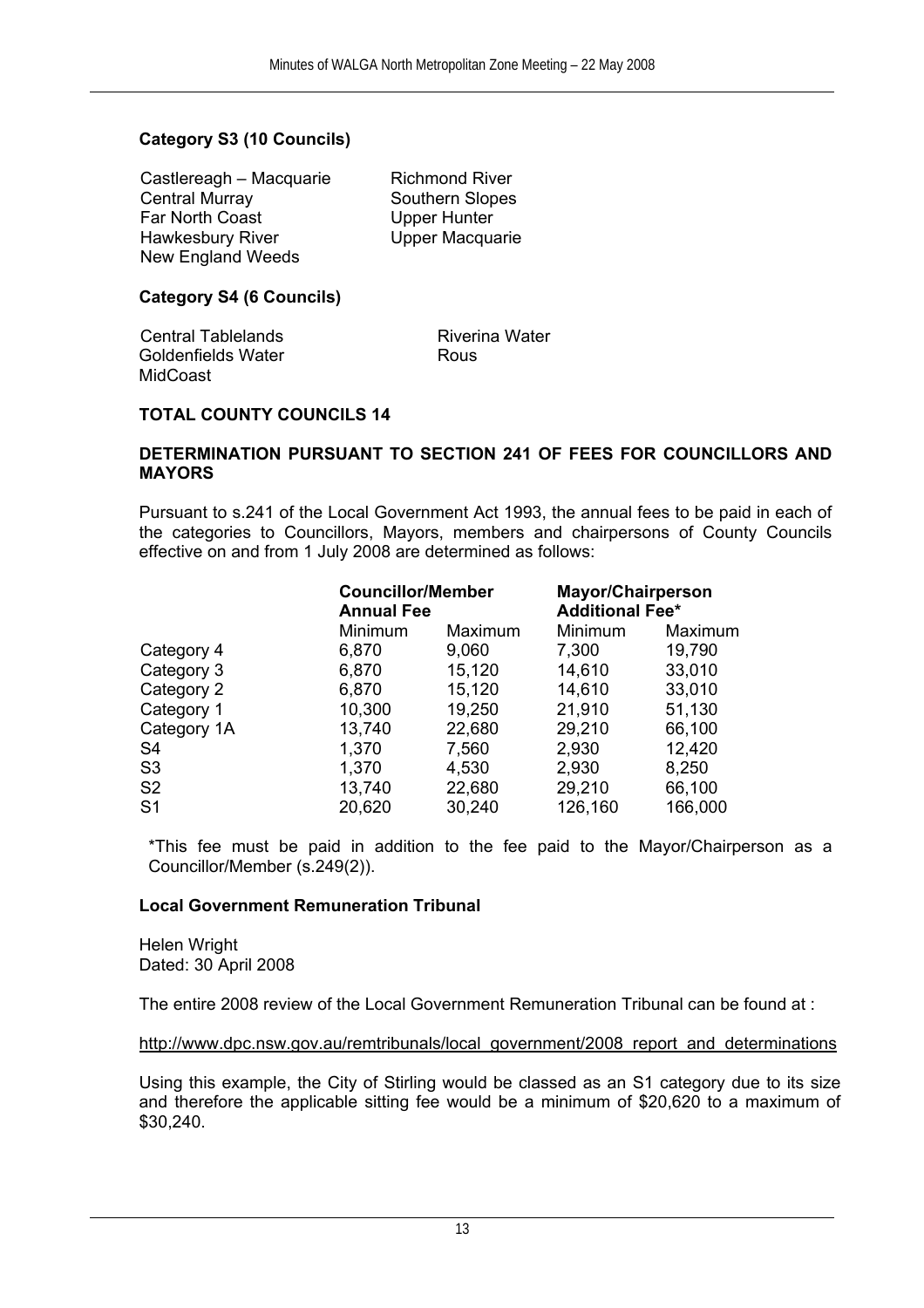The above categories also take into account country councils and, as can be seen in the above table, the minimum fee is \$1,370 which is comparable to current West Australian fees for country elected members.

#### **MOVED Cr Re SECONDED Cr Tyzack that:**

- **1 the North Metropolitan Zone LOBBY the Western Australian Local Government Association for an increase in the maximum attending fees payable to elected members from \$7,000 to \$20,000 as prescribed in Regulation 34(b)(ii) of the Local Government (Administration) Regulations 1996;**
- **2 the North Metropolitan Zone ENDORSE submission of this proposal for consideration at the Western Australian Local Government Association's Annual General Meeting to be held on Saturday, 2 August 2008.**

**AMENDMENT MOVED Mayor Pickard SECONDED Cr Fishwick that Point 1 of the Motion be amended as follows:** 

**"1** *the Western Australian Local Government Association continues to lobby* **for an increase in the maximum attending fees payable to elected members** *through independent annual assessment conducted by the Salaries and Allowances Tribunal* **as prescribed in Regulation 34(b)(ii) of the Local Government (Administration) Regulations 1996;"** 

**The Amendment was Put and CARRIED UNANIMOUSLY** 

**The Original Motion, as amended, being:** 

**That:** 

- **1 the Western Australian Local Government Association continues to lobby for an increase in the maximum attending fees payable to elected members through independent annual assessment conducted by the Salaries and Allowances Tribunal as prescribed in Regulation 34(b)(ii) of the Local Government (Administration) Regulations 1996;**
- **2. the North Metropolitan Zone ENDORSE submission of this proposal for consideration at the Western Australian Local Government Association's Annual General Meeting to be held on Saturday, 2 August 2008.**

**Was Put and CARRIED UNANIMOUSLY**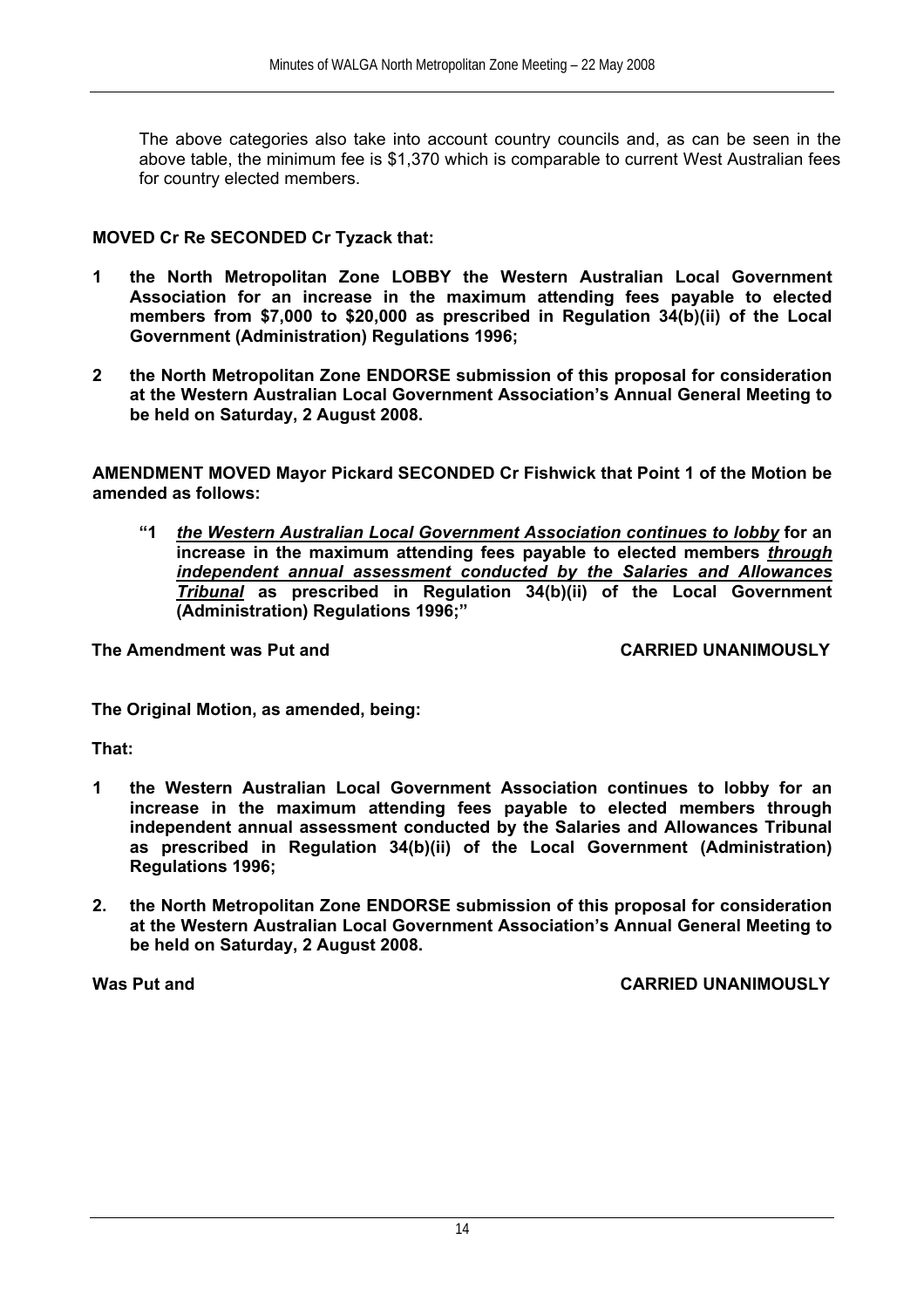The Committee then considered the following Late Item:

#### **9.3 COUNCILLOR(S) ROLES AND RESPONSIBILITIES**

*By the City of Stirling* 

#### **IN BRIEF**

- **This report relates to a proposal for the Local Government Act 1995 to include elected member legal representation issues.**
- **The City of Stirling is seeking support from the North Metropolitan Zone Committee for this proposal and subsequent consideration at the WALGA AGM on Saturday 2 August 2008.**

#### **BACKGROUND**

A notice of motion was passed at the City of Stirling's Ordinary Council meeting held 20 May 2008 as follows:-

*"The increasing complexity of the Local Government Act 1995 regarding Councillor(s) roles and responsibilities require Councillors to have ready access to independent legal representation in order for procedural fairness and equity with members of staff and that the Local Government Act 1995 BE AMENDED to address such issues at the next WALGA North Zone meeting and that this matter be LISTED by the City of Stirling for discussion at the WALGA AGM to be held on 2 August 2008."* 

Accordingly, the City of Stirling is seeking the support of the North Metropolitan Zone Committee to lobby WALGA for an amendment to the Local Government Act 1995 to address issues relating to Councillor(s) roles and responsibilities and the requirement of legal representation. Should the North Metropolitan Zone Committee support this proposal, it is requested that this be listed for consideration at the WALGA AGM on Saturday, 2 August 2008.

#### **COMMENT**

It would be inconsistent with fundamental governance principles, on which the *Local Government Act 1995* is based, for individual Councillors to have direct access to independent legal representation, funded by the City, in respect of matters that are within their statutory functions.

The CEO is responsible under the *Local Government Act* for advising the Council, including advice about the functions of Councillors and the Council, under the *Local Government Act* and other written laws (see sections 5.41(a) and (b)). If legal advice is required, the CEO is able to arrange for the City's legal advisers to provide that advice.

Nevertheless, if an individual Councillor wishes to obtain independent legal advice, there are some circumstances in which the funding for that may be approved by the Council under the City's funding of legal representation policy.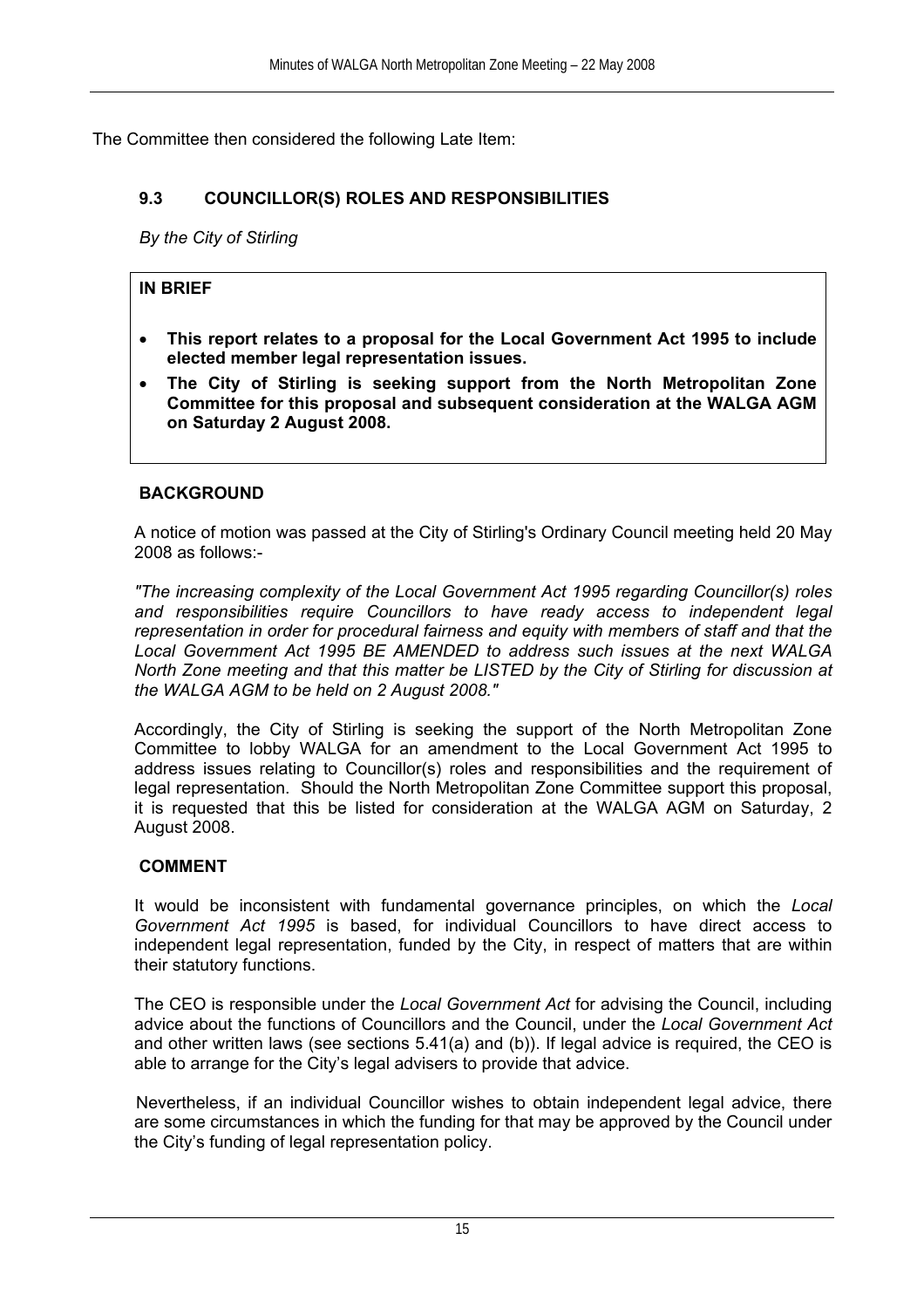#### **DRAFT MOTION**

- 1 That the North Metropolitan Zone LOBBY the Western Australian Local Government Association for an inclusion of independent legal representation for elected members issues in the Local Government Act 1995.
- 2 That the North Metropolitan Zone ENDORSE submission of this proposal for consideration at the Western Australian Local Government Association's Annual General meeting to be held on Saturday, 2 August 2008.

#### **MOVED Cr Re SECONDED Cr Tyzack that:**

- **1 the Western Australian Local Government Association LOBBY for an inclusion of independent legal representation for elected members issues in the Local Government Act 1995 and associated legislation;**
- **2 the North Metropolitan Zone ENDORSE submission of this proposal for consideration at the Western Australian Local Government Association's Annual General meeting to be held on Saturday, 2 August 2008.**

Discussion ensued. With the approval of the Mover and Seconder, amendments were made to the wording of Point 1 of the motion to the effect that WALGA will lobby, rather than the North Metropolitan Zone, and to include the words *"…and associated legislation".*

**MOVED Cr Miles SECONDED Cr Cvitan that consideration of this matter be DEFERRED to the next meeting of the North Metropolitan Zone pending the receipt of further advice from individual member Councils.** 

**The Motion was Put and CARRIED** 

#### **10. WALGA STATE COUNCIL AGENDA – MATTERS FOR DISCUSSION**

**(***Zone delegates to consider the Matters for Decision contained in the WALGA State Council Agenda and put forward resolutions to Zone Representatives on State Council)*

#### **Matters of Particular Interest on State Council Agenda**

Cr Mitchell tabled a document entitled "Your Advantage" and provided a verbal report.

Discussion ensued on the State Council Agenda for June 2008, with the following matters being raised: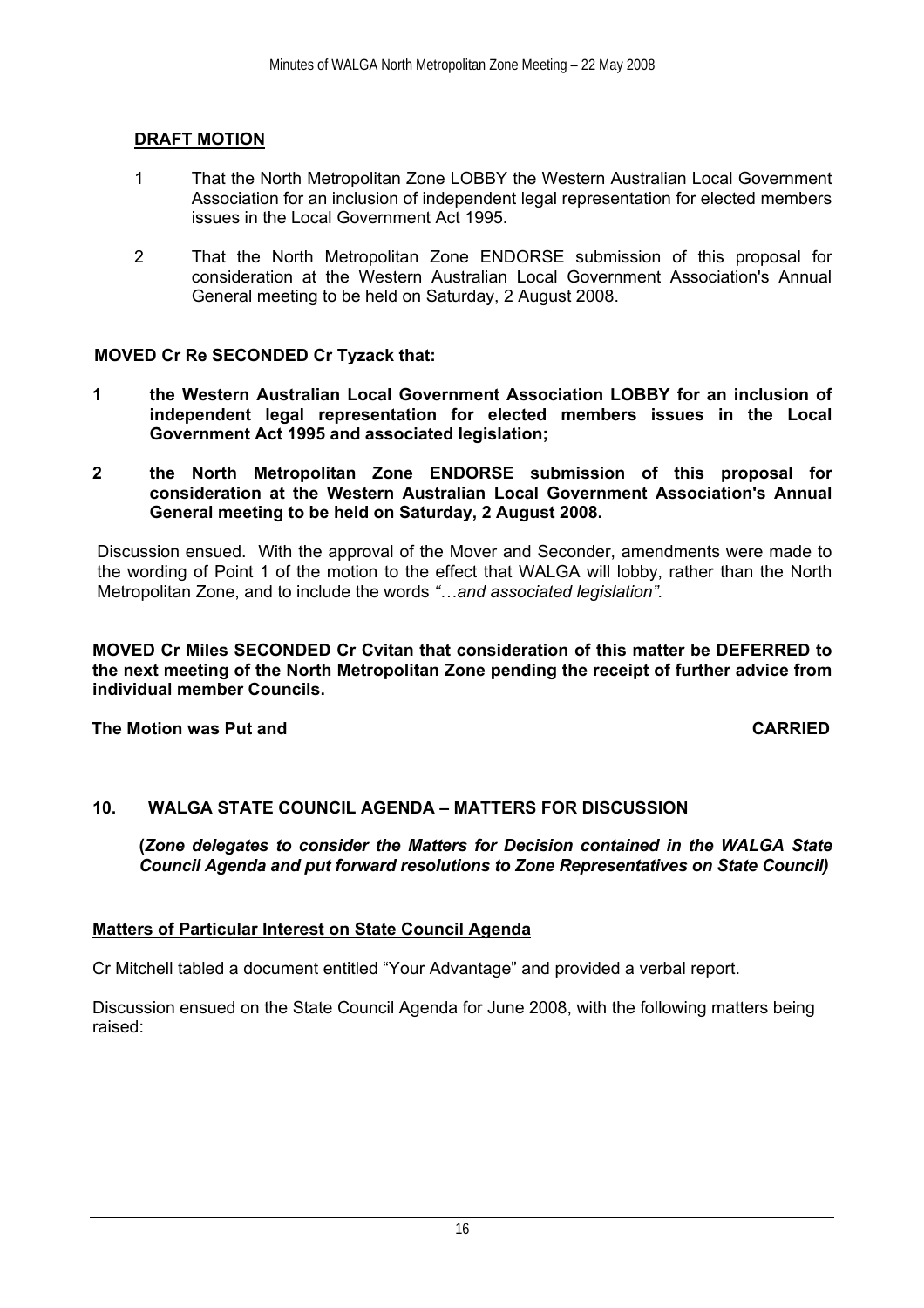**MOVED Cr Stewart SECONDED Mayor Boothman that within the draft document "Sustainable Communities – The Local Government State Election Platform", under "Protecting and Enhancing the Natural Environment", a separate heading of Coastal Management be inserted, supported by the following words:** 

*"Coastal Management.* 

- *Provide adequate financial support (\$10 million) for the development of a local coastal sustainability study to develop methodologies that will assist in the protection of both the natural and cultural coastal landscape.*
- *The State Government address its responsibility with regard to the stormwater discharge onto our coast in relation to hazardous materials.*
- *Methodologies should employ those measures where practical that utilize nature to balance out negative impacts."*

**The Motion was Put and CARRIED** 

**MOVED Cr Cvitan SECONDED Cr Re that within the draft document "Sustainable Communities – The Local Government State Election Platform", under "Safe and**  Sustainable Infrastructure" on Page 8, the 3<sup>rd</sup> dot point be amended to read:

**"An increase in the Community Sports and Recreation Facilities Fund from \$15 million to a minimum of \$40 million (\$20 million for regional and \$20 million for local) in 2008/09, indexed annually thereafter based on a Building Construction Cost Index."** 

**MOVED Cr Re SECONDED Cr Miles that an additional Recommendation 2 be added to Report 5.4 – Public Health Bill 2008 to read:** 

**"2 NOTE that the Association will be seeking a commitment from the State Government for funding to support the implementation of the Bill in accordance with the Intergovernmental Agreement (2006)."** 

#### **The Motion was Put and CARRIED**

Cr Stewart then raised the issue of safety on dual use paths. After some discussion, it was:

**MOVED Mayor Pickard SECONDED Mayor Boothman that the three-year WA Local Government Association Road Safety Action Plan be amended to include safety on dual use pathways and that dual use path safety be included in any future review of the relevant legislation.** 

**The Motion was Put and CARRIED** 

**The Motion was Put and CARRIED UNANIMOUSLY**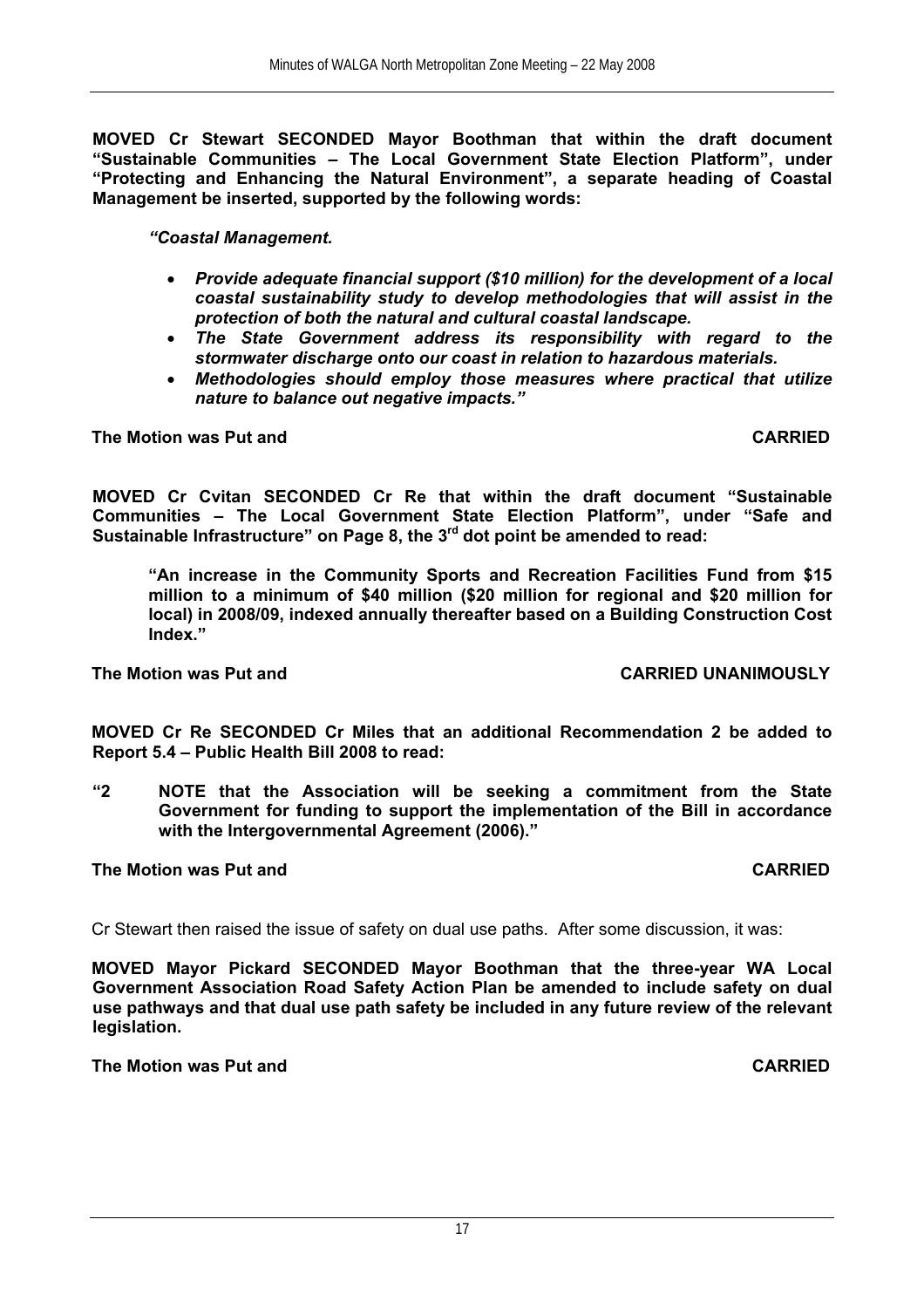#### **11. WALGA STATE COUNCIL MEMBERS' REPORTS**

The WALGA President's Report was tabled at the meeting and the President, Cr Bill Mitchell provided comments on the report – Attachment 1 refers.

#### **12. GENERAL BUSINESS**

#### **12.1 ZONE ROUND TABLE FORUM 2008**

*By WALGA* 

#### **BACKGROUND**

A Zone Round Table Forum has traditionally been held annually during the Local Government Convention in August each year. The Zone Round Table Forum brings together Zone Presidents/Chairs, State Councillors and Secretaries from all Zones in Western Australia to meet strategically with the WALGA President, Deputy President and Chief Executive Officer.

The Round Table Forum is aimed at identifying strategic issues for Local Government over the coming 12 months, and to align the strategic direction of Zones and the Association.

As with previous years, the Zone Round Table Forum is by invitation only to Zone Presidents/Chairs, Zone Secretaries and State Councillors, with no cost to the attendees.

The 2008 Zone Round Table Forum will be held on Thursday, 30 July 2008 from 3.00pm to 5.00pm at the Perth Convention Exhibition Centre.

Country and Metropolitan Zone members are invited to submit relevant items for discussion at the Zone Round Table Forum.

If an item is proposed for discussion, please submit, with the relevant background information, to Meredith Neilsen, Governance Policy Officer, (nmeilsen@walga.asn.au) by 4.00pm on 1 June 2008.

**MOVED Mayor Boothman SECONDED Cr Re that the North Metropolitan Zone NOTES the report on the Zone Round Table Forum 2008.** 

#### **The Motion was Put and CARRIED**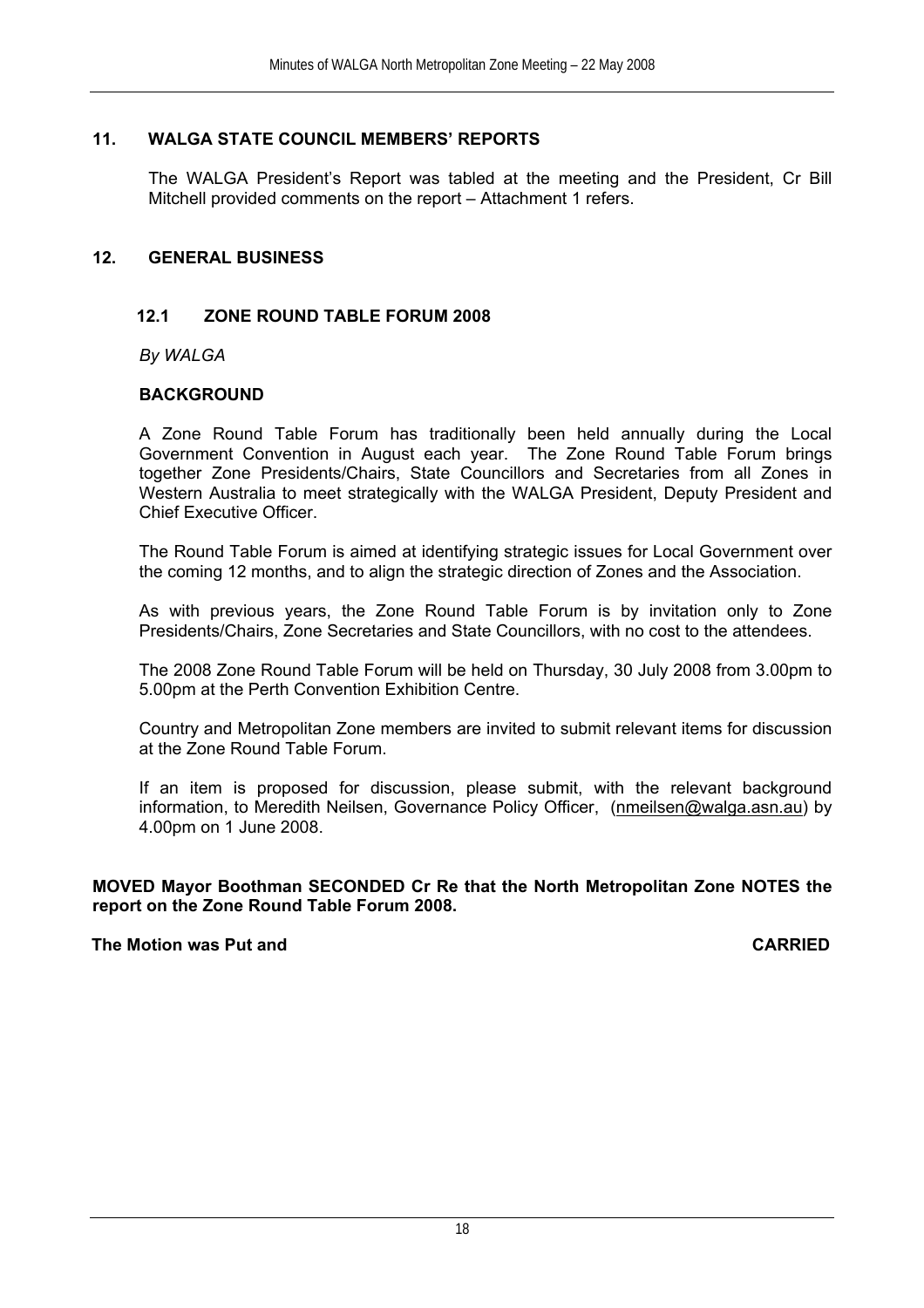#### **12.2 PROPOSED CHANGE OF DATE FOR JULY 2008 NORTH METROPOLITAN ZONE MEETING**

*By City of Stirling* 

#### **BACKGROUND**

The next meeting of the North Metropolitan Zone is currently scheduled to take place on 17 July 2008. The City of Stirling has requested that consideration be given to postponing the meeting until Thursday, 24 July 2008, given that their Council will be in recess for two weeks during July.

#### **MOVED Cr Stewart SECONDED Cr Cvitan that the date for the next meeting of the North Metropolitan Zone be CHANGED from 17 July 2008 to 24 July 2008.**

#### **The Motion was Put and CARRIED**

#### **13. DATE, TIME & PLACE OF NEXT MEETING**

The next meeting of the North Metropolitan Zone will be held at the City of Stirling on Thursday, 24 July 2008, commencing at 6.00pm.

#### **14. CLOSURE**

The Chairperson declared the meeting closed at 2006 hrs.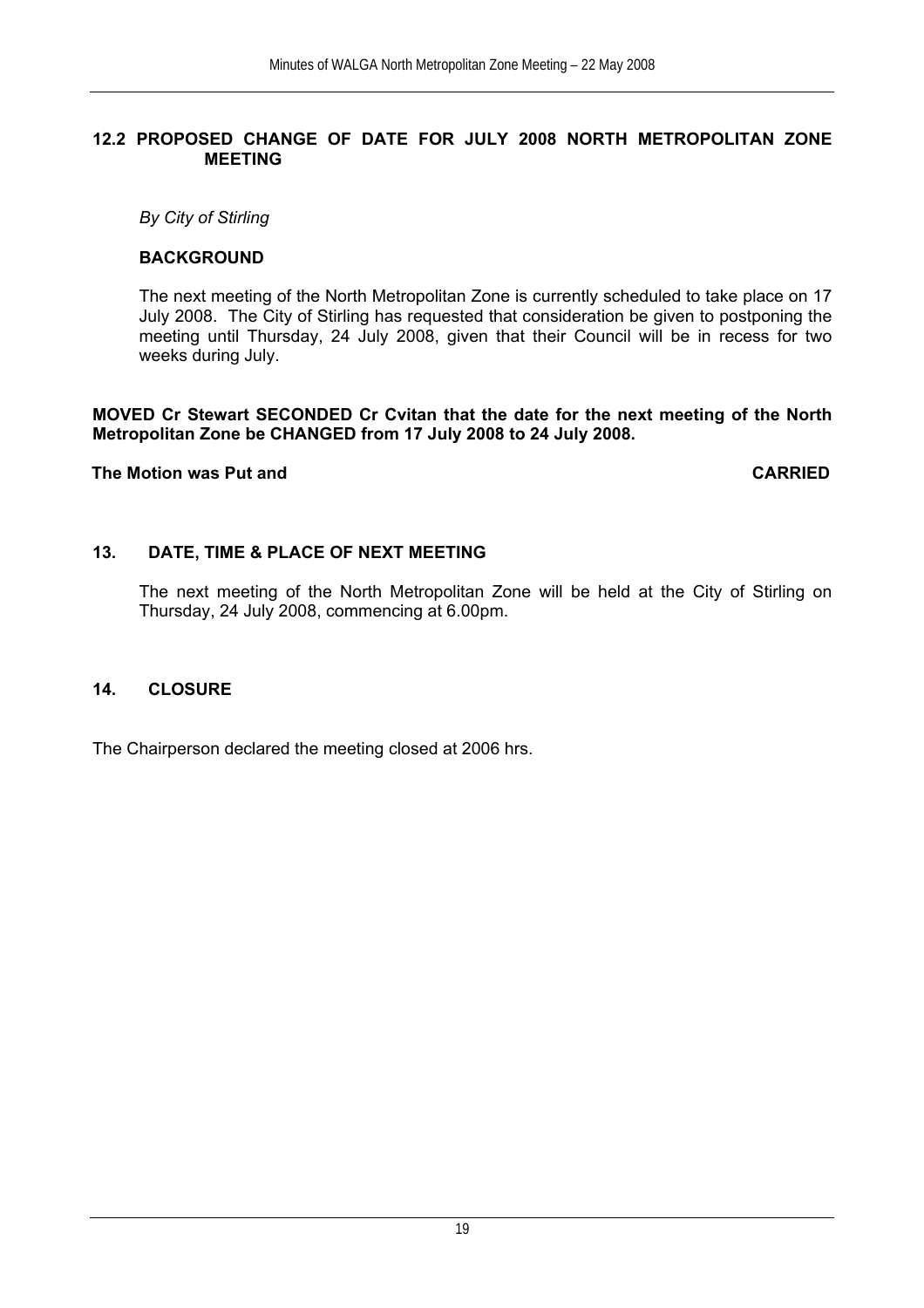Attachment 1

## **WALGA PRESIDENT'S REPORT May/June 2008**

#### **Federal Budget**

There is a larger than expected (\$21.7 billion) surplus for 2008-09 (1.8 per cent of GDP), with \$33 billion being slashed from public spending over the next four years.

Spending growth has been limited to 1.1 for next year. Gross domestic product growth is now expected to be 2.75 per cent in 2008-09, while inflation is predicted at 3.25 per cent. The forecast for unemployment is 4.75 per cent and wage growth will be kept at 4.25 per cent.

Key initiatives of the Rudd Government's first Budget include:

- \$40 billion investment infrastructure, education and health improvements;
- \$55 billion working families support package;
- \$15.2 billion for sustainable water initiatives and to help tackle climate change;
- \$22 billion for road and rail projects; and
- \$2.4 billion for Australian seniors and carers.

Of particular relevance to Local Government was the demise of the Regional Partnerships Program, which had funded 222 projects across WA including 35 Rural Transaction Centres, and the foreshadowed establishment of the Local Community Infrastructure Fund in 2009/10. Local Government is responsible for more than \$12 billion of local community infrastructure, including recreational facilities such as ovals, swimming pools, walking paths and community facilities such as halls, community and senior citizen centres, libraries and kitchens used by organisations such as Meals on Wheels.

An extensive grass-roots campaign waged by ALGA, State and Territory Associations and Local Government the past 18 months drew attention to the community infrastructure crisis facing Australia. The contribution from Local Governments across Australia of well over 1,000 examples of ailing infrastructure onto ALGA's on-line Community Infrastructure Ideas Register sparked a national debate directly leading to this initiative.

#### **Regional Partnership Program**

The demise of the program is difficult to quantify for Western Australia at this point in time. Whilst approved projects are apparently being moved to the "Better Regions" program and will have their funding honoured under that program, it is not clear whether this includes projects whose funding had been verbally agreed but were yet to receive formal correspondence.

The Association is attempting to ascertain through ALGA and DoTARS the exact nature of any impact on WA Local Governments.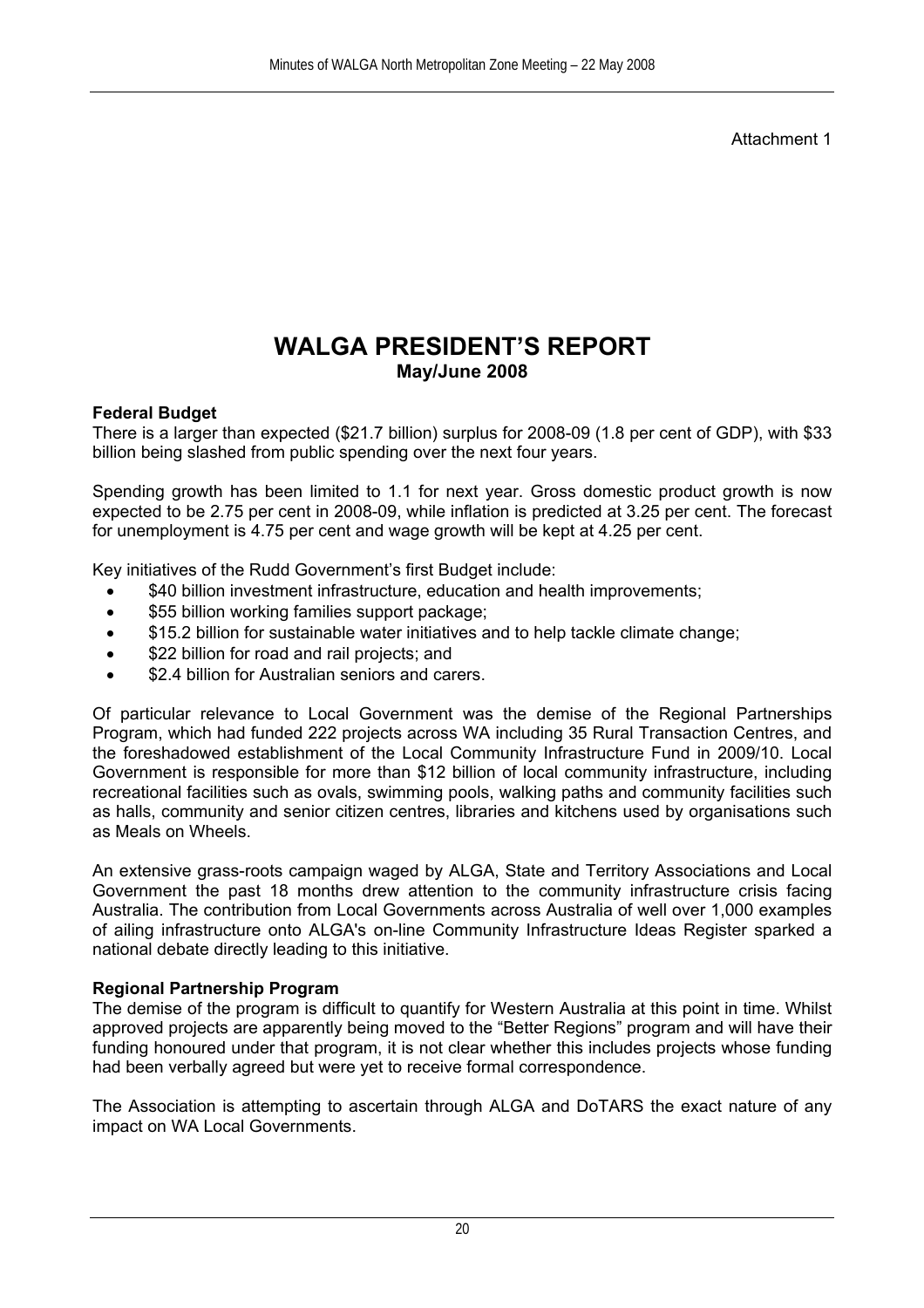#### **State Budget**

Despite its \$2.093 billion dollar surplus, the 2008-09 State Budget handed down last week included no revolutionary announcements, and failed to redress the \$1.75 billion backlog in Local Government infrastructure.

The State Government's four-year, \$26.1b, capital works program included:

- a new football stadium at Subiaco;
- a new museum at East Perth, and;
- redevelopment of the Perth waterfront.

however, it ignored genuine essential infrastructure needs. Indexed increases in local road funding of \$9m was well short of the \$80m over four years as submitted as necessary by WALGA.

The State budget is actually SILENT in terms of investment in climate change, and the Premiers' much heralded "Action Statement on Climate Change" of last year remains essentially unfunded, net of actions already accounted for in preceding budgets. No funding has been allocated to expanding "Cities for Climate Protection", as requested for in our budget submission, once again leaving Local Government at the coal-face of Climate Change initiatives in WA, but without any funding support.

\$4.35m more for public libraries – taking the total to \$10.8m - was the only additional expenditure secured from \$205m in funding needs outlined in the Associations Budget submission.

#### **WALGA AGM 2008**

The Annual General Meeting for the Western Australian Local Government Association will be held from 1:00 pm to 5.00 pm on Saturday 2 August 2008. The Notice of AGM, procedural information and guidelines on the formulation of motions, were communicated in writing to Councils on 10 April 2008.

Motions from Member Local Governments for inclusion on the Agenda for consideration at the 2008 Annual General Meeting are to be submitted in writing to the Chief Executive Officer of WALGA. The closing date for submission of motions is **Friday, 6 June 2008**. Please note that any motions proposing alterations or amendments to the Constitution of the WA Local Government Association must be received by **Monday, 26 May 2008** in order to satisfy the 60 day constitutional notification requirements.

Member Councils seeking to exercise their voting entitlements must ensure that their voting delegates are appropriately registered. Registration details and a Registration for Voting Delegates form were posted to all Councils on 24 April 2008. To register delegates, complete the form and fax back to the Association by **Friday, 4 July 2008**.

#### **Draft SSS 10 Year Plan**

An extensive range of individual and collective briefings have been conducted with Local Governments on the draft 10 year plan. Many valuable ideas and suggested refinements have emerged from these discussions and will serve to improve the final document.

Local Governments who wish to engage in a special briefing session are encouraged to contact the secretariat to make the appropriate arrangements.

All Local Governments are asked to ensure that their formal feedback on the draft document is provided by 16 June.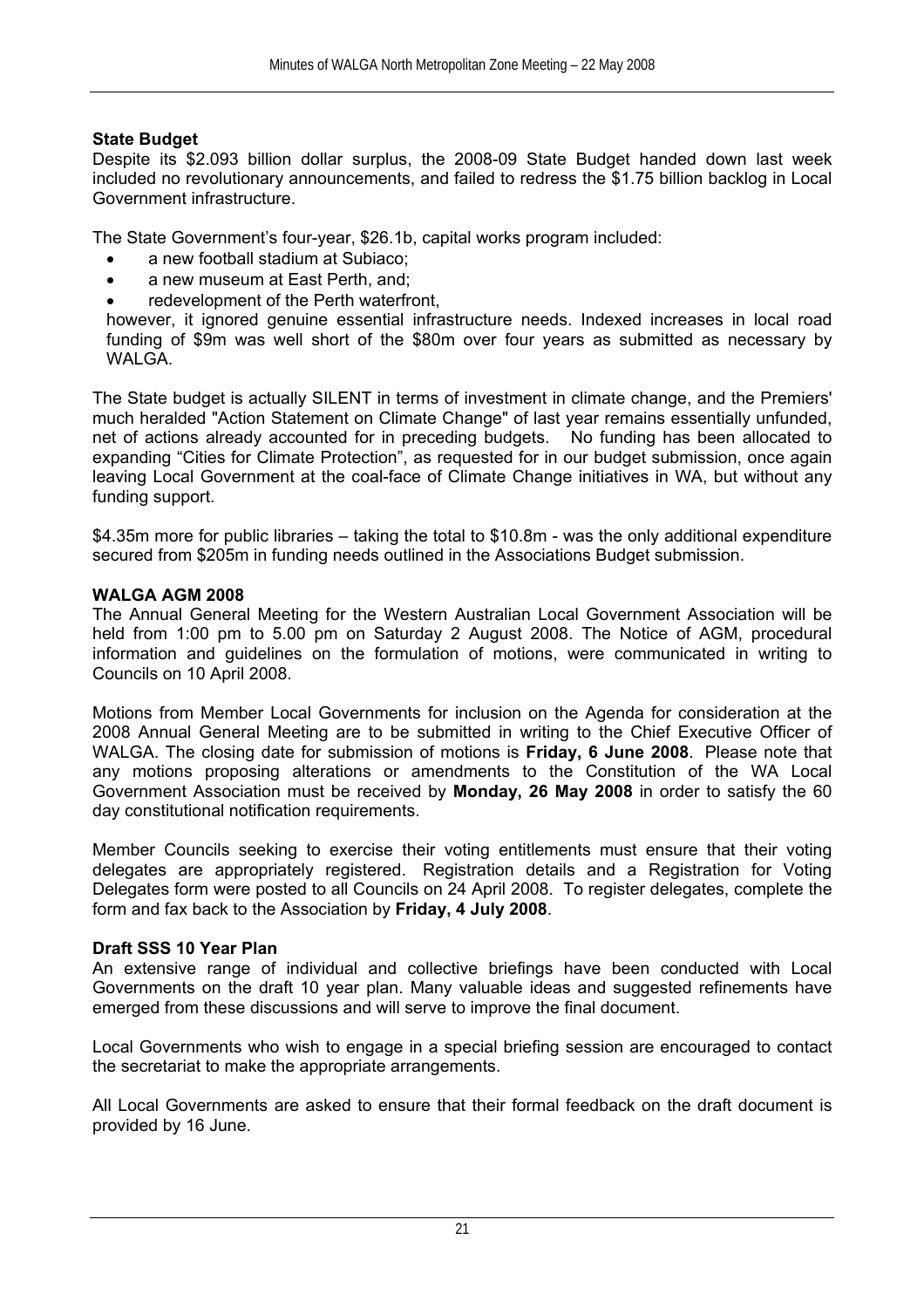#### **State Election Platform**

Included for consideration in the agenda is a draft State Election Platform.

Whilst the election is yet to be announced, it is important for Local Government to establish the key elements of its platform so that we are able to begin to inform and influence political parties, sitting MPs, candidates and the public about our agenda.

The draft platform is not proposed as a definitive statement of all of Local Governments possible interests. Rather, it seeks to highlight our main expectations of any future State Government under five key priority areas:

- Collaborative Intergovernmental Relations;
- Good Local Governance:
- Developing Sustainable Communities;
- Protecting & Enhancing the Natural Environment, and
- Safe & Sustainable Infrastructure.

All Local Governments will have an important role to play in localising the platform to ensure that all candidates respond to the expectations of Local Government.

#### **Business Development Update**

The Business Development team have advanced a number of contracts over the past few months, all of which will be up and running for WALGA members by 1 July 2008.

#### **CCTV**

A dynamic new Preferred Supplier Arrangement for CCTV has been put in place with solutions for:

- **Fixed Cabled solutions:**
- Mobile Wireless solutions;
- Monitoring solutions for Fixed and Mobile cameras;
- Interactive VoIP CCTV systems; and
- CCTV detection systems.

The qualitative benefits offered by the new technology available are particularly significant, and in addition to the price discounts and procurement cost savings, will offer the sector exclusive access to leading and emerging solutions that can greatly enhance Local Government security and crime prevention. The options available under contract include cable free solutions with high resolution which save significant expenditure on implementation and installation work. There is also a system that has live interactive monitoring that provides the ability for a monitoring centre to communicate in real time and deter potential offenders (eg graffiti, assault etc).

#### **Taxation Support and Advisory Services**

WALGA has appointed UHY Haines Norton as the new consultant to the WALGA Tax Service, effective from 1 July. This subscription program assists with GST and FBT compliance and supports proactive identification of issues relevant to Local Government taxation. The new subscription year will be accompanied by a transition process. WALGA is confident that this new supplier relationship will draw on a higher level of Local Government expertise and relevance for service users.

#### **Software Licensing**

For the past six years, WALGA has operated a Preferred Supplier Agreement for software licensing. The principal responsibility of the supplier is to act as a LAR for the supply of Microsoft licences, products and associated services. Following the collapse of Commander Pty Ltd who executed the current Enterprise Agreement (EA) in October 2007, WALGA has evaluated submissions and awarded a novation of this contract to Data#3 Ltd. The new service provider will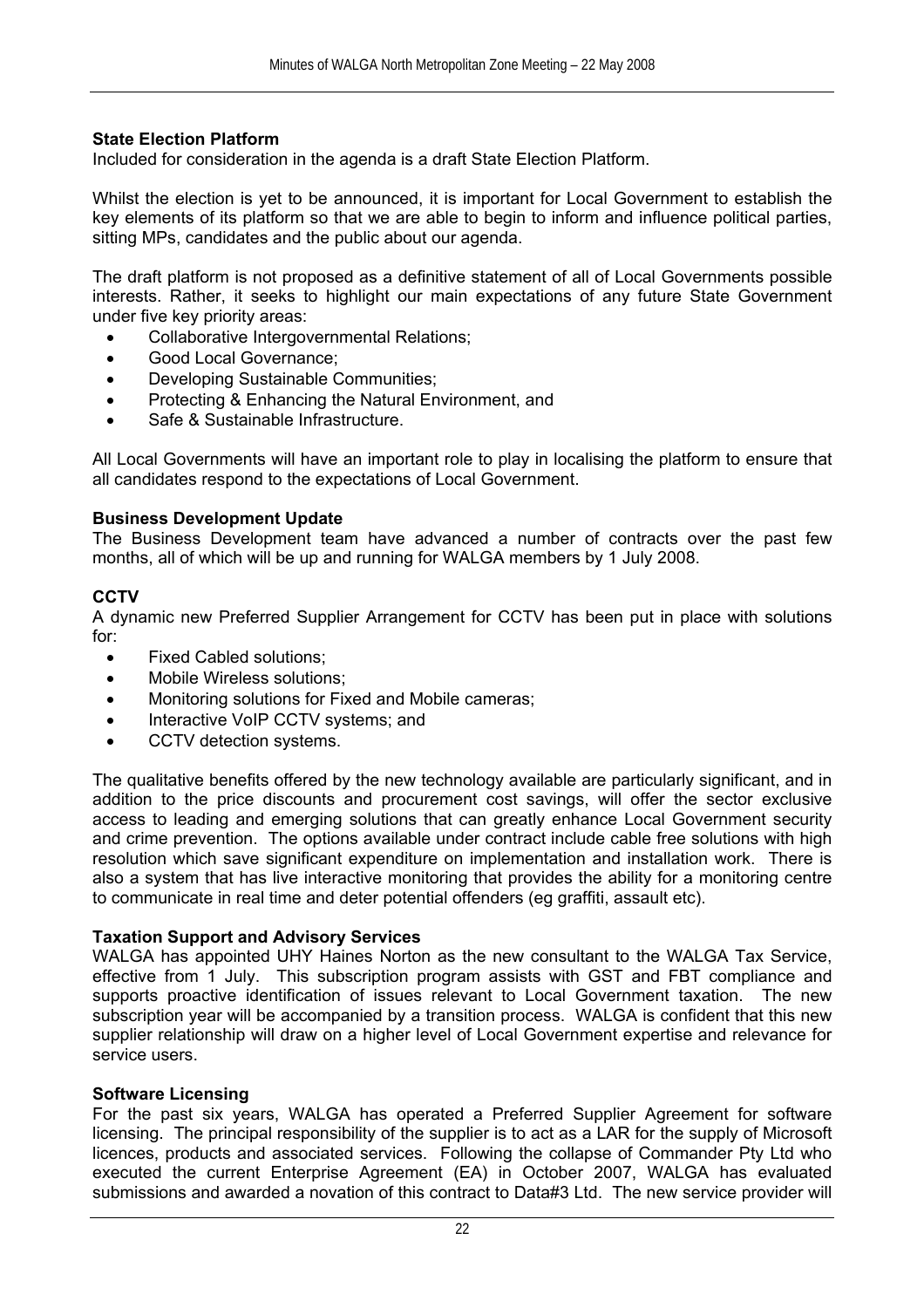bring stability, reporting benefits, and value added services to the current contract arrangement, and raise awareness of the significant savings available through the use of the EA as the preferred form of procurement for Microsoft licenses.

#### **Telecommunications**

The Association's contract with Telstra has been renewed for a three year term, and extended to incorporate network data services and Telephony Hardware. A new buyers guide has been produced that outlines the contract terms and benefits which will be distributed shortly to Local Governments.

The contract currently delivers voice services savings off base retail costs (SFOA) of \$5.184 million. Further savings on each category area ranging from 20% through to 70% off standard pricing apply to each category area of the contract.

#### **TenderLink**

WALGA has assessed and procured an electronic tender facility through TenderLink. This will assist the Tender Bureau Service, and the sector as a whole, by offering the ability to call and manage a tender in an online environment. The security and strength of the process is enhanced by this medium, and the profile and level of exposure will also increase. The WALGA site will also be accessible as a whole of WA Local Government tender portal.

#### **Salary Packaging Services**

Through its Operating Lease contract with SG Fleet a category extension has been negotiated and developed to offer salary packaging services. Under the offer a variety of products and services can be accessed, with managed administration and reporting back to the employer.

There is an incentive for Local Governments to use these facilities to offer staff benefits under Employer of Choice programs, and also to receive a revenue stream in the form of shared rebates.

#### **Currently Under Development**

- A new energy Preferred Supplier Arrangement for contestable electricity will be available from 1 July. Tenders are currently being evaluated. The energy procurement project newsletters provide a comprehensive overview of the process and evaluation and are available from the Business Development Team.
- The Association's contracts for Debt Management and Office Supplies are shortly up for renewal and will be re-contracted under the terms of their extension.
- Tenders have been called for Travel Services, which close on 27 May 2008.
- The Business Development team are currently preparing to tender for Print Management Services.
- A proposal for Local Government employee Home Loan Facilities has been received and is currently being negotiated.
- An extension to the VMWare contract is being arranged that will provide access to desktop virtualizaton.
- Under the auspices of the National Purchasing Network a tender for Road and Traffic Signs will be put to market in May 2008.
- The State Government Advertising Contract will expire on 31 August 2008, and WALGA is securing the entry of Local Government to the new Master Media Agency contract for the Whole of Government.

#### **President's Contacts**

During the April – June period, contacts that have occurred or are scheduled to take place prior to the June State Council meeting are as follows: